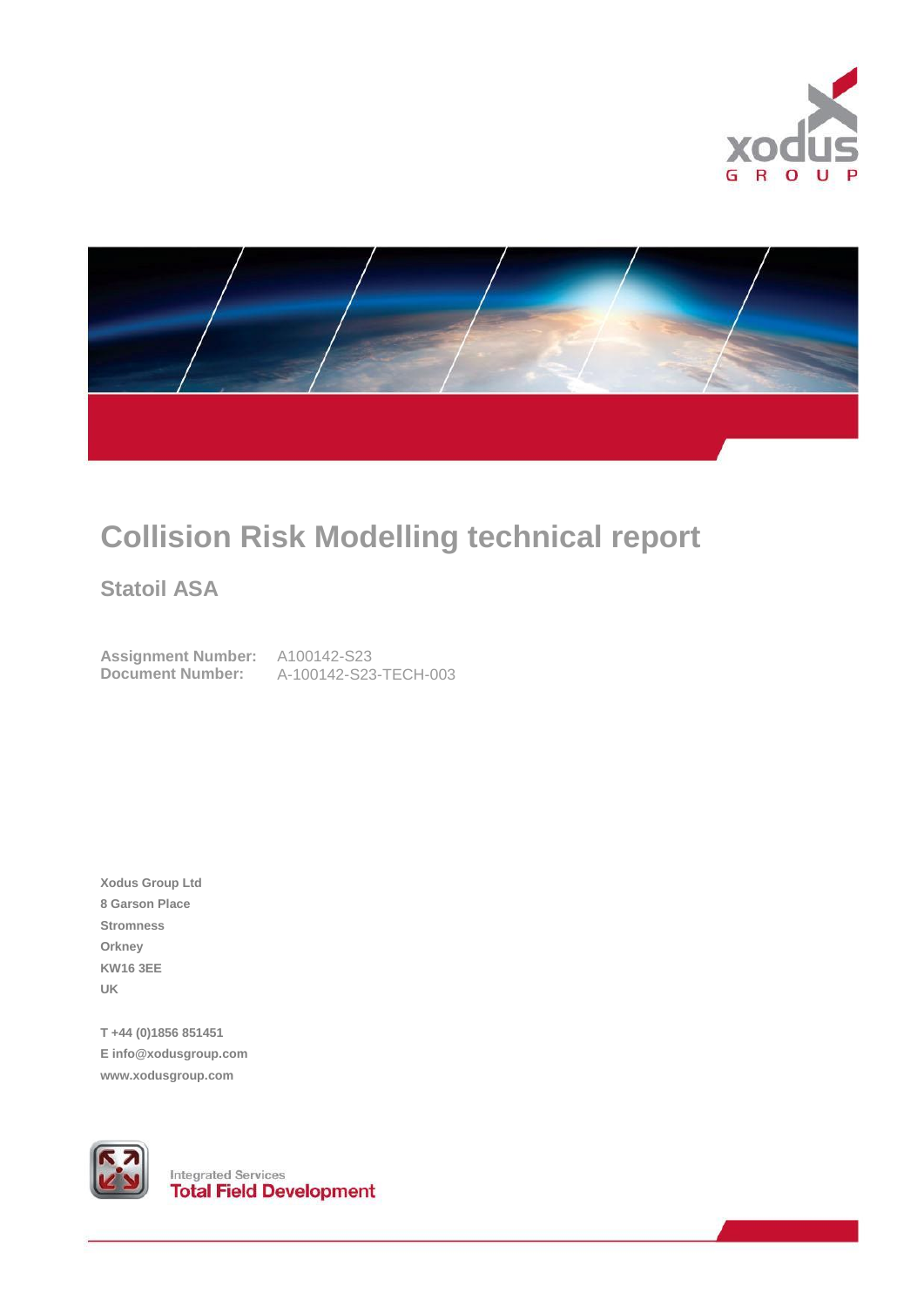

**Client: Statoil ASA Document Type: Technical Note** Document Number: A-100142-S23-TECH-003

|     |          |                       |                     | Я             | <b>SD</b>      |                    |
|-----|----------|-----------------------|---------------------|---------------|----------------|--------------------|
| A01 | 02/04/15 | <b>Issued for Use</b> | <b>ODCALOO</b>      | LF            | LF             |                    |
| Rev | Date     | <b>Description</b>    | <b>Issued</b><br>by | Checked<br>by | Approved<br>by | Client<br>Approval |

Collision Risk Modelling technical report<br>Assignment Number: A100142-S23<br>Document Number: A-100142-S23-TECH-003

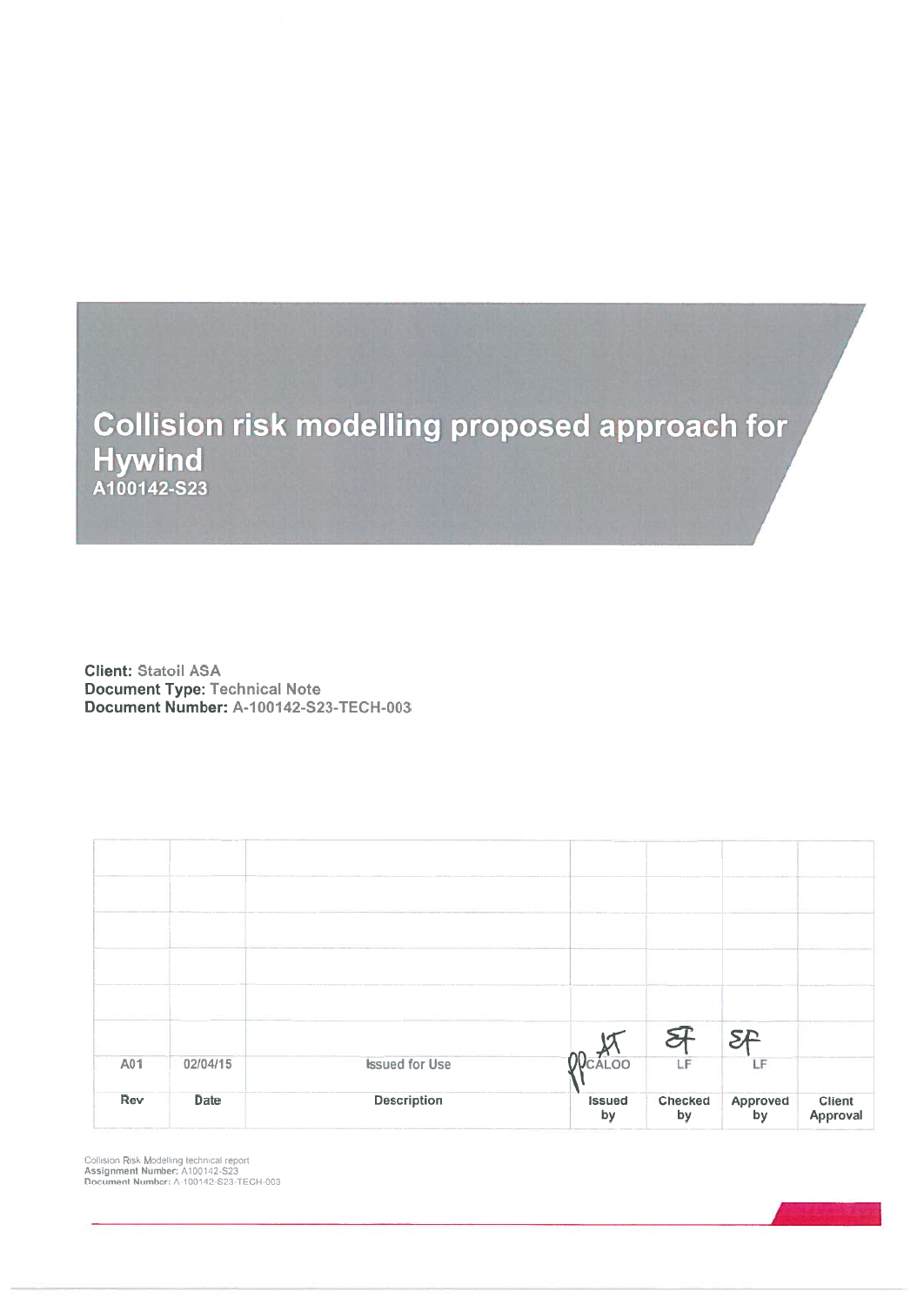# **The proposed approach to collision risk modelling with respect to seabirds for the Hywind II floating turbine project off Eastern Scotland Nigel Harding July 2014**



TELEPHONE: 01856 852 814 MOBILE: 07980 479 261 EMAIL: caloo.ecological.services@phonecoop.coop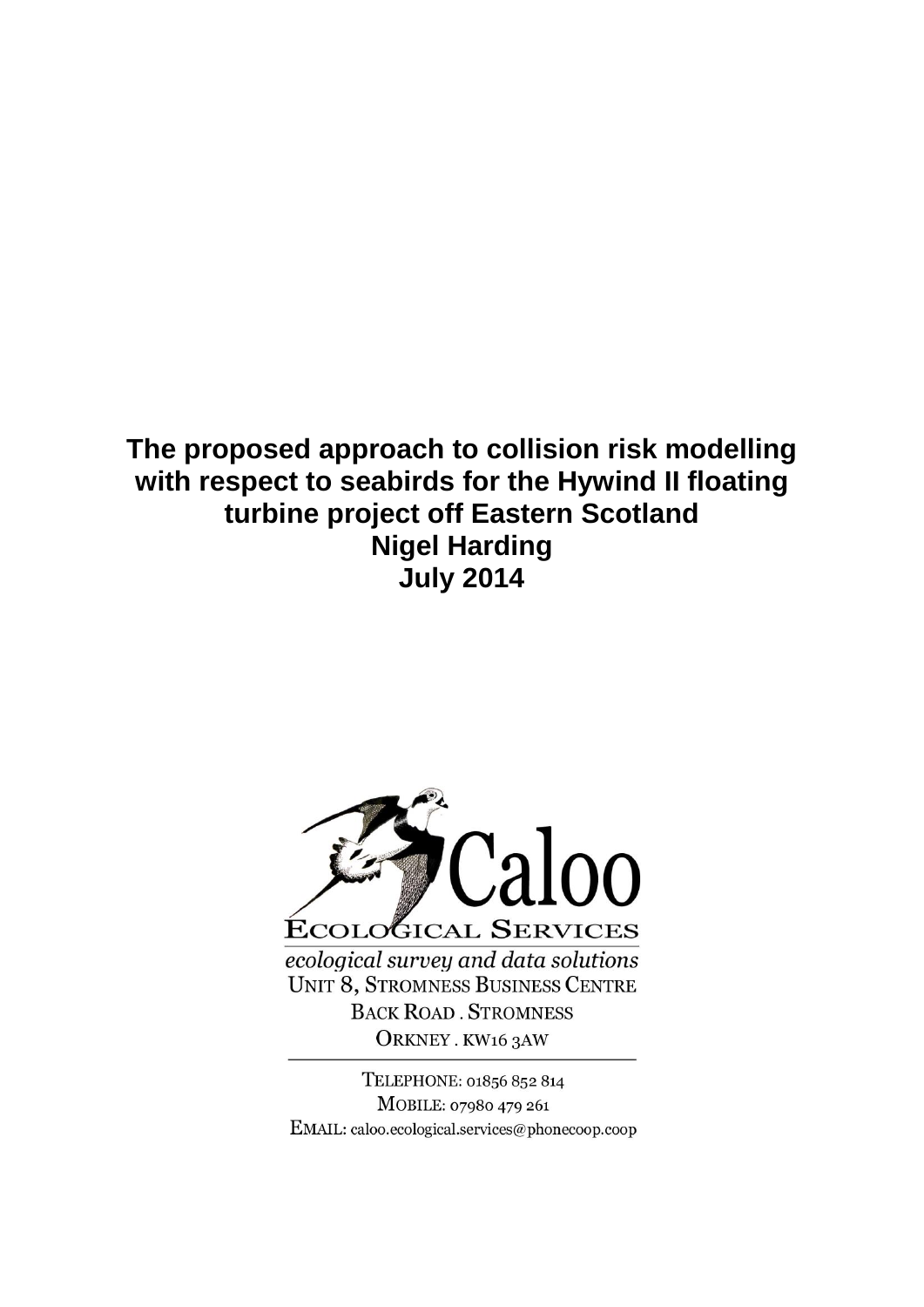### **1 Introduction**

This document discusses the proposed approach to collision risk modelling for the Hywind II floating turbine project. It focuses on seabirds using the area for foraging and other purposes that are assumed to move randomly through the development area during the time they are present.

The proposed approach follows the Band (2012) guidance and use the same mathematical models.

### **2 Species selection**

We selected seabird species for collision risk analysis by considering in combination:

- abundance across the study area;
- **•** estimates of the proportion of birds at rotor height; and,
- a generic index of the potential vulnerability of species to collision impacts (Furness et al 2013).

For all seabird species, Table 1 presents the estimated proportion of birds flying above 15m based upon all birds recorded in flight during the Hywind surveys, irrespective of whether recorded on or off effort, or within or outside snapshot counts. The maximum estimated flying height recorded for any bird seeing during Year 1 surveys was 80m. The rotor swept height for the proposed development extends from 21m to 175m above sea level (Table 3). So, the estimated proportion birds above 15m will overestimate the proportion of birds potentially flying at rotor swept height.

Furness et al. (2013) derived an index, the total risk score, of the vulnerability of marine bird populations to collision impacts at Scottish offshore wind farms. In Table 1 we present this index as the relative total risk score, expressing it as a percentage of its value for the species it identifies as the most vulnerable to collision impacts, herring gull (total risk score:1306). Table 1 also presents the estimated proportion of birds flying at blade height that Furness et al. (2013) use in calculating their index.

Collision risk can only potentially have a significant impact on the population of a species if a sufficient proportion of that population occurs within the development area. Therefore generally we have only selected species for collision risk analysis where the total number of observations during snapshot counts (which provide the basis of density and abundance estimates of flying birds) across all surveys was more than three (Table 1). For most species these numbers will represent the presence a of very small percentage of the relevant regional, national and international populations. However, to absolutely guarantee that no species for which a collision risk analysis could potentially conclude a significant impact was excluded, for breeding seabirds with UK populations of less than 40,000 birds that are qualifying interests for UK SPAs we include all species that were recorded during snapshot counts and thus have density and abundance estimates greater than zero. Thus, arctic skua, great skua and common tern were added to the list of species for further consideration. For seven species excluded at this stage (red-throated diver, sooty shearwater, common scoter, Pomarine skua, black-head gull, glaucous gull and little auk) no birds were recorded during snapshot count, and therefore the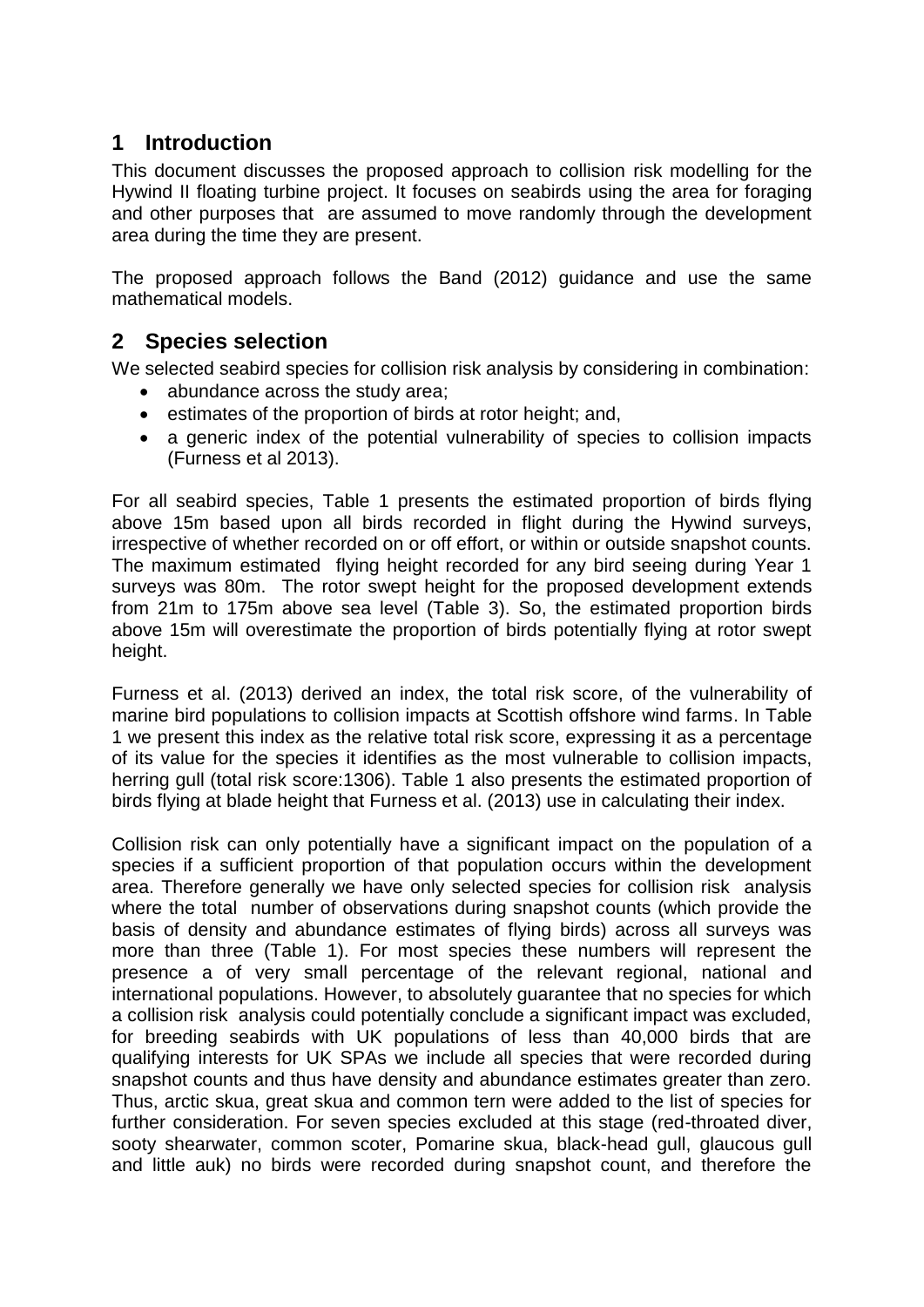density and abundance estimates, and thus collision risk mortality estimates for these species would necessarily be zero. Three other species excluded at this stage (Manx shearwater, common gull and lesser black-backed gull) were recorded during snapshot counts, but the total of number of observation in each case was three or less, and all three of these species, although qualifying interests for UK SPAs, have UK breeding populations in excess of 40,000 pairs. All other species were considered for collision risk analysis.

With respect to the proportion of birds at rotor height and vulnerability to collision impacts we include all species for which the estimated proportion of birds flying above 15m was greater than 1% based upon the Hywind data or for which the relative total risk score was greater than 10% according to Furness et al. (2013).

On this basis the species identified for further collision risk analysis are gannet, Arctic skua, great skua, herring gull, great black-backed gull, kittiwake, common tern and Arctic tern. Of the species selected for further analysis, gannet, arctic skua, great skua, herring gull, great black-backed gull and kittiwake all satisfy both the criteria that the % of birds recorded on site flying above 15m should be greater than 1% and the criteria that the relative total risk score should be greater than 10%. No common and arctic terns were recorded above 15m on site, but this could potentially reflect the small sample size available for estimating flight heights in both cases, and both species were selected because they have relative total risk scores greater than 10%. The numbers of observations of arctic skua, great skua and common tern was two or less in all cases, but these three species have been included because they are all qualifying species for UK seabird SPAs, with UK national populations of less than 40,000.

To conclude, eight species have been selected for further collision risk analysis: gannet, Arctic skua, great skua, herring gull, great black-backed gull, kittiwake, common tern and Arctic tern. The criteria we have used for identifying these species are very inclusive and guarantee that no species for which collision risk might represent a significant impact in conservation terms will have been excluded.

### **3 Data**

### **3.1 Density of flying birds**

We will base our estimates of the density of flying birds used in the collision risk analyses on the data collected during boat based surveys using standard ESAS methodologies (Camphuysen *et al.* 2004). Surveys of the Hywind study area have been conducted on 20 survey dates between June 2013 and May 2014. The data for flying birds is collected during snapshot counts, and no distance data is recorded. Therefore we have to assume 100% detection.

For each species, we calculate density estimates for flying birds on each survey date using the Horvitz Thompson like estimator (Thomas *et al.* 2010, Borchers and Burnham 2004) provided by the dht function in the mrds package. The variance of the density and abundance estimates provided by mrds has two components: 1) uncertainty in the estimate of the probability of detection and 2) uncertainty in the encounter rate estimate. With respect to estimating the contribution of the variance in encounter rate to the overall variance estimate, we use the default option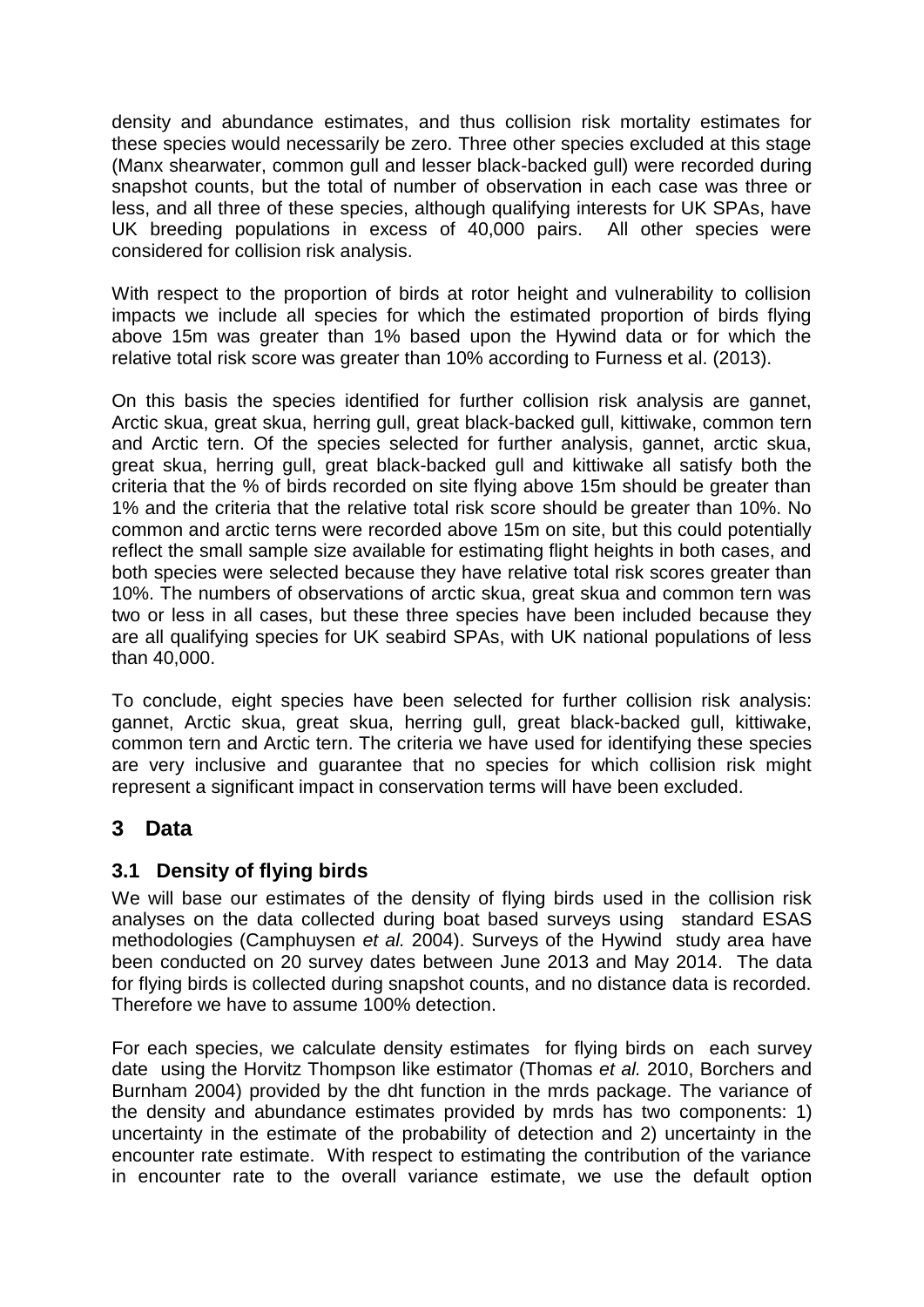(varflag=2). The detection function models fitted using mrds's ddf function provide estimates of the variance associated with the probability of detection estimates which are used by the dht function to estimate the contribution from this source to the overall variance estimate. For birds in flight we fit our own customised detection function model, which assumes 100% probability of detection for all sightings, with no variance in the estimates. Using this customised detection function model allows us to use dht to estimate density for birds in flight. The estimates of uncertainty (standard errors and confidence limits with associated degrees of freedom) which accompany these density estimates assume no uncertainty in the estimate of the probability of detection but do take into account the uncertainty associated with the estimate of encounter rate. We use these estimates of uncertainty in the density of flying birds in calculating our estimates of the overall uncertainty of the collision risk mortality estimates (see section 4.6).

### **3.2 Flight height distribution**

#### 3.2.1 The two potential bases

There are two potential bases for estimating flight height distributions.

- 1) Data collected on site.
- 2) The generic flight height models constructed under the auspices of the SOSS project (Cook et al. 2012, Johnston et al. 2014a,2014b). The revised Crown Estate guidance on using collision risk modeling to assess bird collision risks for offshore wind farms (Band 2012) suggests that where site specific data is inadequate, the predictions of these generic models should be used to provide the flight height distributions required for both basic and extended collision risk modeling.

#### 3.2.2 The SOSS generic flight height models

Under commission from the Crown Estate SOSS group, Cook et al. 2012 used novel methods to construct generic models that predict the flight height distribution for 25 marine bird species based upon flight height data from surveys of 32 potential offshore wind farms. This work has now been extended, with the revised models now published in the peer reviewed scientific literature (Johnston et al. 2014a, Johnston et al. 2014b). The spreadsheet holding the predictions of these models has been downloaded from the SOSS web site. We have used the updated version of this spreadsheet that was created following the publication of a corrigendum to the original peer reviewed paper in May 2014 (Johnstone et al. 2014a, 2014b).

3.2.3 Fitting alternative distributions to flight height data collected on site.

Band (2012) suggests that normally, the bird survey data available for a particular site is insufficient to provide a full flight height distribution. However, in this case we are in the fortunate position of having sufficient data, of sufficient quality to allow full flight distributions to be modelled for four of the eight species: gannet, herring gull, great black-backed gull and kittiwake. For each of these four species there are over 250 observations (Table 1). Often for environmental impact studies with respect to offshore wind farms flight heights for birds are recorded into just three categories: below, within and above rotor swept height (e.g. most of the studies underpinning the SOSS generic flight height models, Johnston et al. 2014a, 2014b, Cook et al. 2012). For this study observers have recorded flight height as accurately as possible, resulting in flight height estimates which analyses (to be documented in the final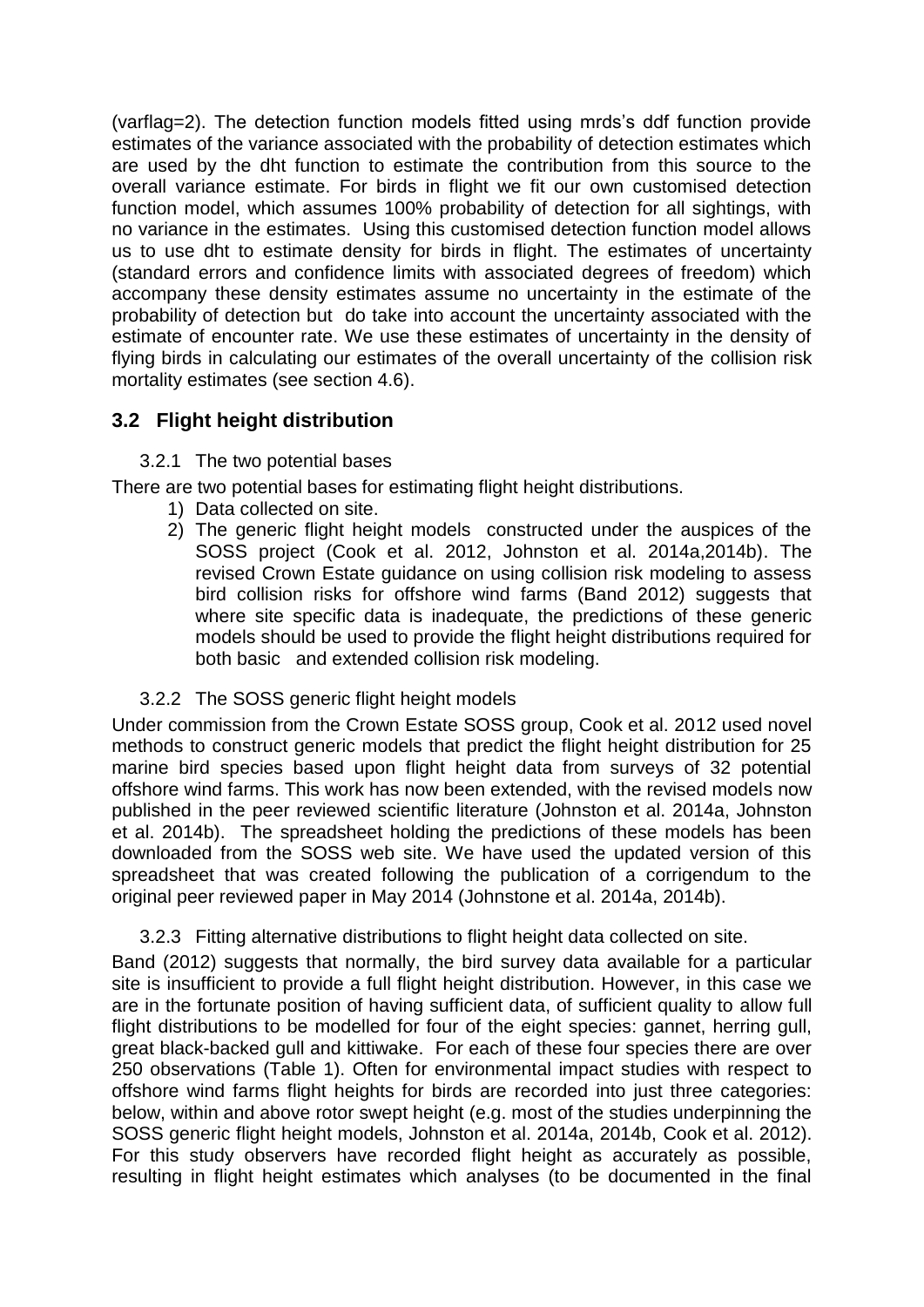report) suggest are accurate to within 10m. We have reclassified the data into categories that reflect this level of accuracy (0-15m, 15-25m, 25-35m,35-45m 45- 55m etc.). For each species, we used minimum distance estimation, as implemented by the *mde* function in the *actuar* package (Dutang, C., Goulet, V. & Pigeon, M. 2008.), to fit the following theoretical distributions to this flight height data:

- o Exponential (1 parameter: rate)
- o Log normal (2 parameters: meanlog and sdlog)
- o Gamma (2 parameters: (shape and rate)
- o Pareto (2 parameters: shape and scale)
- o Generalised Pareto (3 parameters: shape1,shape2 and scale).

We measured distance using the Cramér-von Mises method. We have also evaluated the fit of the SOSS generic flight height model to the same data using the same distance criteria.

For each show, figures 1 and 2 show respectively the probability density functions and cumulative distribution functions based upon each of these models fitted to the empirical data. In this context the probability density function describes the relative likelihood a bird will fly at a given height. The probability a bird will fly between two heights is found by integrating the probability density function over that range. The empirical probability density function is calculated as the proportion of birds within each flight height category, divided by the range of heights covered (e.g if 80% of birds fly between 0 and 15 metres, the probability density would be  $0.8/15 = 0.053$ ). The cumulative distribution function describes the probability that a bird will fly at or below a given height. It is the integral of the probability density function from 0 to the given height. The empirical cumulative distribution function is the observed proportion of birds below a particular height, evaluated at the upper boundary of each height category.

For each species, Table 2 presents the parameter estimates and distance measurements between the fitted and empirical cumulative distribution function for each of the theoretical distributions fitted to the data. It also gives the distance between the predictions of the SOSS generic flight height model and the empirical cumulative distribution function for each species. Within each species, distributions are sorted in order of increasing distance between the fitted and empirical cumulative distribution functions, so that the best fitting model appears first, and the worst fitting model last.

For all four species, the gamma distribution provides the best fit to the data (Table 2) closely followed by the generalised pareto distribution. As would be expected given it is based upon a different data set, the SOSS model provides the poorest fit to the data for all four species. Visual inspection of both the probability density functions (Figure 1) and the cumulative distribution functions (Figure 2) suggests that the gamma model closely fits the observed data for all species. The collision risk modeling is based upon the cumulative distribution function (Figure 2). The cumulative distribution function for the SOSS model provides a close fit to the observed data for gannet, but shows considerable departures from the observed departure for the other three species (Figure 2b, 2c, 2d). For herring gull in particular the SOSS model suggests a qualitatively different relationship between flight height and density to that in observed data (Figure 1b): it suggests densities are greatest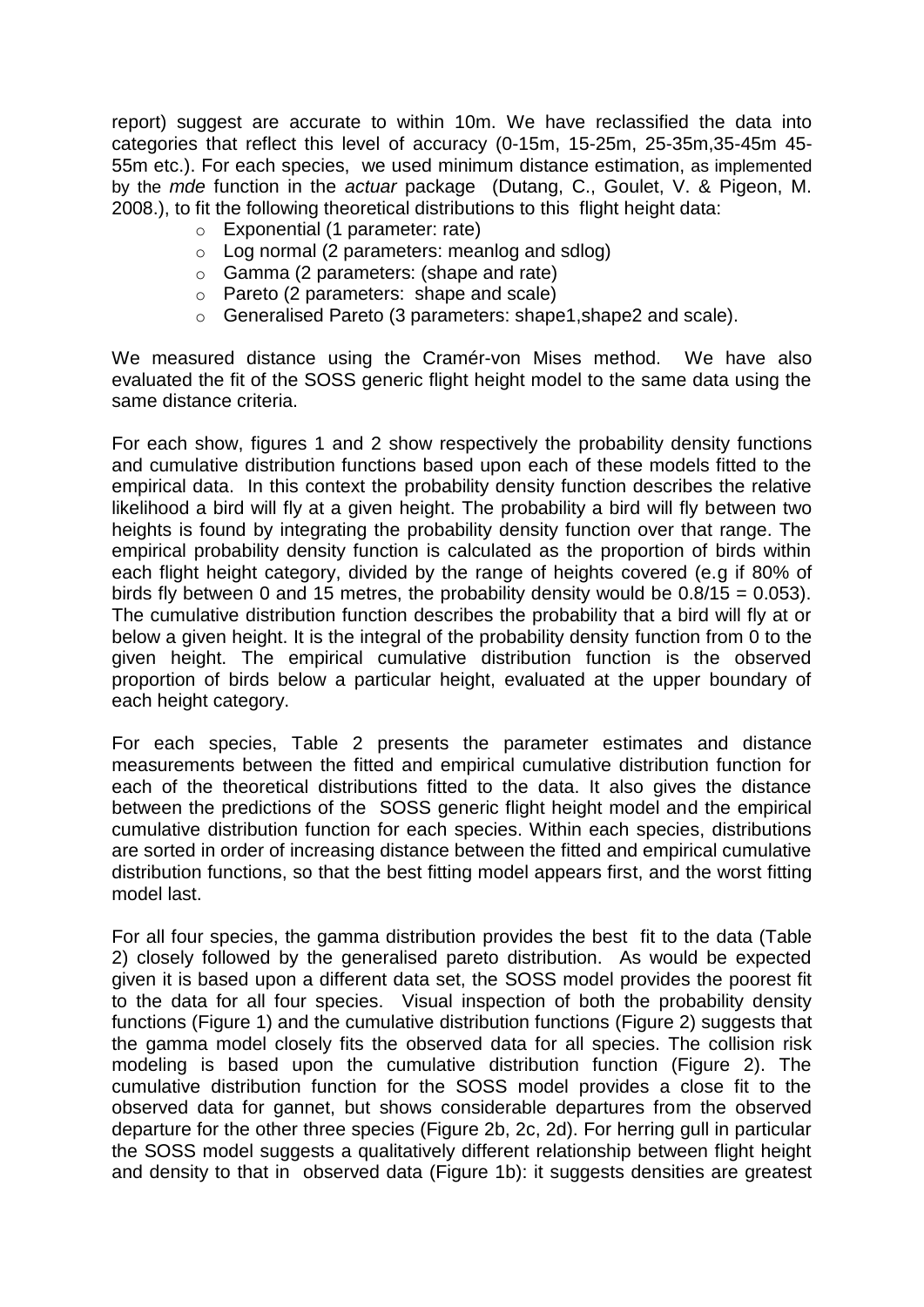just above sea level whereas the empirical data suggests densities are greatest at 15-25m above sea level. In contrast, the gamma model, and also the generalised pareto and log normal models capture this observed peak in densities at intermediate flight heights (Figure 1b).

These results suggest that the gamma distribution fitted to the site specific data for these four species will provide a sound basis for collision risk modelling. Although the predictions of the SOSS generic model aren't completely at odds with the site specific data, there are differences.

For the other four species (arctic and great skua, common and arctic tern) we suggest that sample sizes are inadequate to support the modelling of flight height distribution on site specific data, even at the most basic level of estimating the proportion of birds at rotor swept height. Thus all collision risk modelling for these four species will be based upon the generic model.

For common tern and arctic tern, with sample sizes of 3 and 54 respectively, no birds were recorded at rotor swept height and so on the basis of site specific data the estimated proportion of birds at rotor swept height, and thus collision risk mortality would be zero. For the other two species, arctic skua and great skua, although birds were recorded at rotor swept height with sample sizes of just 6 and 11 respectively, any estimate of the proportion of birds at rotor swept height is likely to be unreliable. Thus, for all four of these species, either the sample size is inadequate to provide a reliable estimate of the proportion of birds at rotor swept height from site-specific data, or this estimate is zero. Therefore for all four of these species we will rely solely on the generic flight height models to furnish our flight height distributions.

#### **3.3 Wind farm design and operation**

With respect to the parameters defining the design and operation of the wind farm we are evaluating a single development scenario, defined by the parameter estimates given in tables 3.

The number of turbines, the number of turbine blades, the radius of the turbines and the hub height above sea level for the development are all precisely known, and fixed (Table 3a).

More limited information is publicly available with respect to the shape of the turbine blade. We have a single average pitch estimate for the whole blade, and an estimate of the maximum chord width (Table 3a). To estimate the chord width along the blade we will assume the shape of the blade, in terms of chord width relative to maximum chord width, is the same as that of the standard turbine in the spreadsheet accompanying the Band 2012 guidance (Table 3b).

As well as an estimate of the average rotation rate of the blades throughout the year, we also have an estimate of the average rotation rate expected in each month (Table 3c). We will use the latter to calculate our estimates of collision risk.

Wind availability, the estimated proportion of time wind speeds will fall between the cut-in and cut out speeds and so functional turbines will be operating, is estimated as 99.4% throughout the year. Up time, the estimated proportion of time turbines will be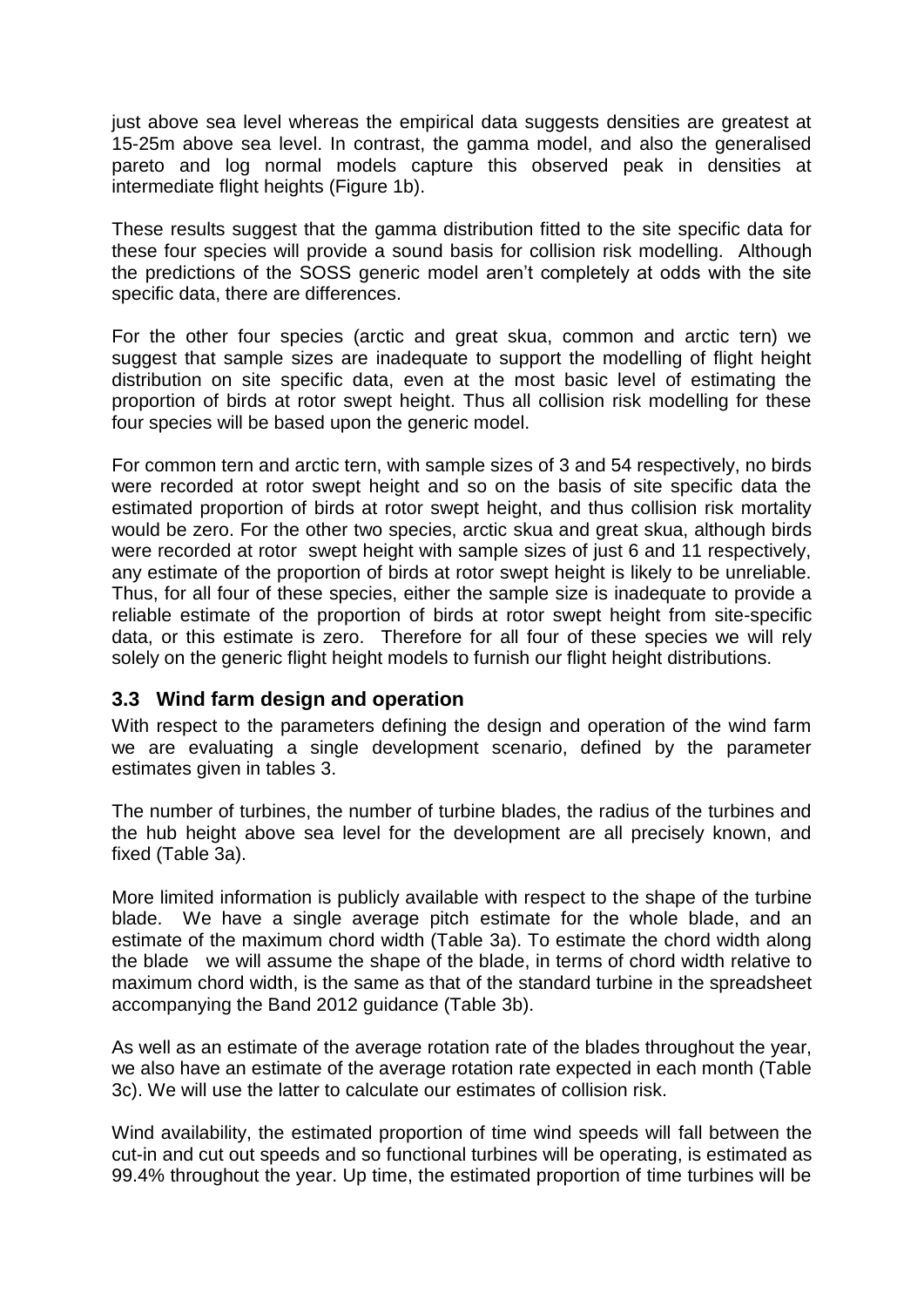functioning, excluding down time due to technical failure and maintenance is estimated as 99.5% throughout the year. Multiplying these together yields an estimates of the average proportion of time turbines are expected to operate throughout the year of 98.9% (Table 3a).

As these are floating turbines, there is no need to consider the effects of tides or global warming on sea levels (Band 2012): Hub height is defined relative to sea level, and remains constant.

#### **3.4 Ornithological parameters**

Table 4 summarises the species specific information that we propose to use for the collision risk modelling. This information has been gleaned from standard sources.

For the wingspan and length estimates we use the mid point of the range of wingspan and length estimates given in the Field Characters section of the Concise Birds of the Western Palearctic (Snow and Perrins 1998).

With the exception of gannet and common tern, all the flight speed estimates are taken from Alerstam et al. 2007. For gannet, the flight speed estimate is taken from Pennycuick (1987,1997). For common tern it is based upon the estimates given in Wakeling and Hodgson (1992), weighting the separate estimates given for different wind directions by sample size. All estimates are for birds in powered, flapping flight apart from the estimate for gannet, which is for birds alternating between flapping, and gliding flight (flap-gliding). For all species, we have assumed that birds are in flapping flight rather than gliding flight when estimating the probability of collision. This yields higher, more conservative, probabilities of collision, and reflects both the most commonly used type of flight for the species concerned, and the type of flying for which we have flight speed estimates.

All of the Hywind survey data was collected during day light hours, but seabirds are also regularly active after dark. In the absence of other evidence, Band (2012) suggests that the extent of bird flight activity at night relative to that during the day time should be estimated on the basis of Garthe and Huppop's (2004) index of nocturnal activity. The same index has been used by Furness et al. (2013) in the calculation of their index of risk to collision. This index subjectively ranks species from 1 (hardly any flight activity at night) to 5 (much flight activity at night). It is based upon the published literature, field experience, personal observations and expert opinion. Band recommends that the 1-5 rankings of this index should translated to levels of activity which are respectively 0%, 25%, 50%, 75% and 100% of daytime activity.

Table 4 gives the nocturnal index, and corresponding translation into nocturnal activity relative to day time activity for each of the species concerned. As recommended by Band (2012) we will use these estimates of nocturnal activity by default when estimating collision risk mortality. However, we note that many (but not all, Garthe and Huppop 1996) of the assessments of nocturnal activity which underpin the Garthe and Huppop index are based on observations at breeding colonies. As Band (2012) acknowledges, levels of nocturnal activity at sea are likely to differ from those observed at the breeding colonies, and vary seasonally. Thus, we think our estimates of collision risk mortality after dark are unlikely to be accurate.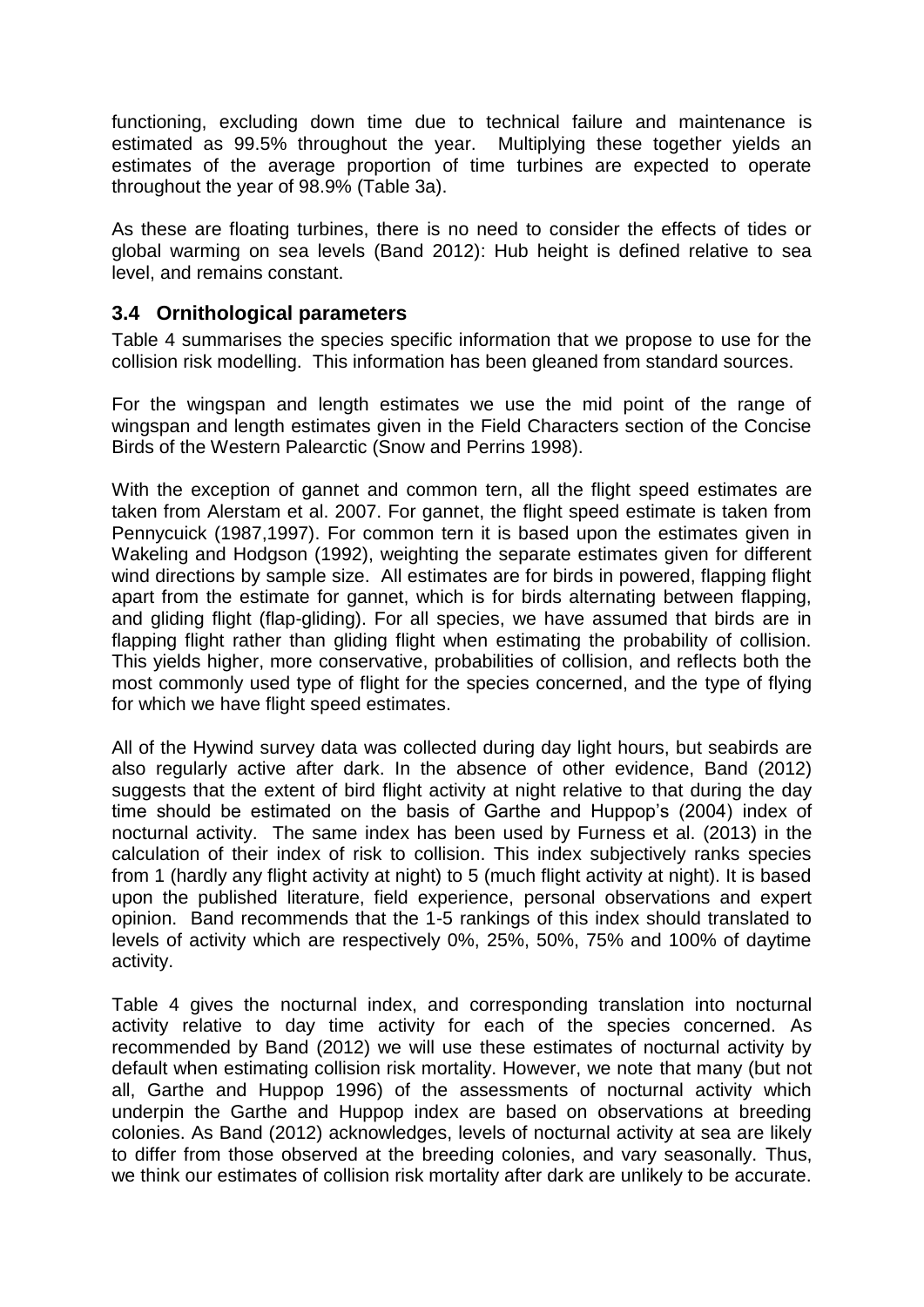During the winter months in particular, when nights are long relative to days, nocturnal collision risk mortality could potentially have a large influence on the overall estimates of collision risk. Therefore, as well as reporting the overall estimates of collision mortality for each season, we also report the proportion of this mortality estimated to occur after dark.

### **3.5 Daylength**

Following Band (2012) we use Forsythe et al.'s (1995) model to estimate day length given the time of year and latitude. Changing the value of a single parameter in this model provides a choice between various standard definitions of day length based on the position of the sun with respect to the horizon at the start and end of each day (Forsythe et al. 1995). Under some of these definitions a period of twilight is included within day light hours whilst under others it is excluded. The Band (2012) guidance does not discuss the appropriate definition of day length. However the fixed parameter value used in the spreadsheet accompanying the guidance enacts the definition used by the US government, that sunrise/sunset is when the top of the sun is apparently even with the horizon (Definition 3 in Forsythe et al.'s Table 1). This definition does not include twilight within day light hours. For the purposes of defining the period birds adhere to patterns of diurnal rather than nocturnal activity it would seem appropriate to include any twilight period within daylight hours. Therefore when calculating day length we set the appropriate parameter value so that civil twilight is included within day light hours (Definition 4 in Forsythe et al.'s Table 1), where civil twilight as defined as the period during which light is considered to be bright enough to perform ordinary outdoor activities without artificial light (Forsythe et al. 1995). This will yield higher estimates of collision risk mortality than would result using the spreadsheet accompanying Band's guidance.

### **4 Approach**

### **4.1 Implementation**

To calculate our estimates of collision risk mortality we have implemented the mathematical models described in Band 2012 in R. Extensive checks show that given the same parameter values, our R code yields the same estimates of collision risk mortality as the spreadsheet accompanying Band's guidance. Implementing the collision risk modelling in R rather than using the spreadsheet accompanying Band's guidance provide a number of advantages:

- It allows us to integrate our software for estimating collision risk mortality with our software for calculating density estimates using the R package mrds. This provides density estimates with associated estimates of uncertainty to be used in our collision risk analysis. We use these estimates of uncertainty for the density estimates in calculating our overall estimates of uncertainty for the collision risk mortality.
- It allows us to use simple distribution models fitted to the site specific flight height data as well as the SOSS generic flight height models as the basis for collision risk modelling.
- It allows us to use simulation modelling to estimate the overall uncertainty of the collision risk estimate, and to assess the individual contribution of different sources of uncertainty to this overall estimate of uncertainty.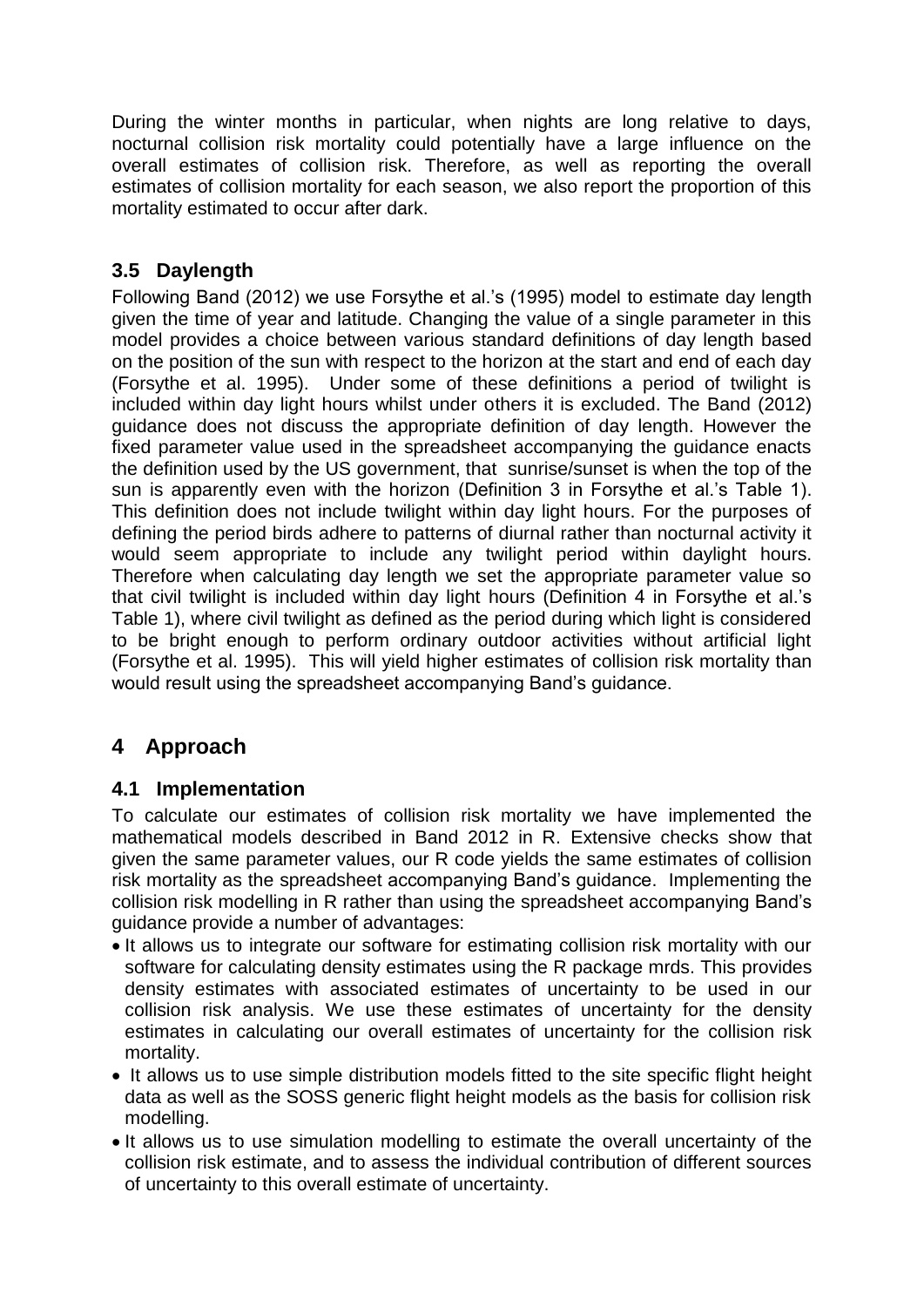### **4.2 Basic versus Extended model**

Band (2012) suggests collision risk should be assessed under two different models:

- 1. A basic model which assumes birds within rotor swept height are evenly distributed with respect to flight height.
- 2. An extended model which takes into the actual distribution of flight heights with account the actual flight height distribution of birds.

All the available evidence, whether from generic data (Johnston et al. 2014a) or from site specific data (see above) suggests that seabirds have flight height distributions that are heavily skewed towards low flight heights. Therefore, the assumption of the basic model that birds are evenly distributed over rotor swept height is clearly unrealistic. So, for all species we will concentrate primarily on results from the extended model and only briefly report the results of the basic model in appendices.

### **4.3 Site specific versus generic flight height data**

Where possible, we prefer to estimate collision risk mortality based upon the simple distribution models fitted to the site specific flight height data as described above rather than use the generic SOSS flight height distribution models. The reasons for this are:

- Models based upon site specific data completely avoid the potential problems raised by Band (2012) that could arise if ecological differences between this site and those providing the data upon which the generic model is based lead to differences in behaviour and flight heights so that the generic model is a poor predictor of flight heights at this particular site.
- Although the generic flight height distribution models provided by Cook et al. predict flight height distribution at a fine resolution (e.g. 1m categories) they are based upon data most of which was collected a much coarser resolution (e.g. flight heights typically classified into just three categories, below, within or above rotor swept height). With flight height estimates accurate to within 10m, the resolution of the flight height data upon which a site specific flight distribution model is based is much higher and closer to the resolution at which predictions are required. Thus, in terms of data quality alone, the predictions of a site specific model should be more reliable.
- The simple distributions we used invariably provide a very close and convincing fit to the data. The SOSS model generally provided a much poorer fit.
- The simplicity (1-3 parameters) and well understood basis of the simple standard theoretical distributions we fitted makes them preferable as a modelling framework to the flexible but arbitrary cubic splines fitted by Cook et al.
- As discussed below in section 4.6, we think that if we use site specific data we can provide a robust assessment of the effects of sampling uncertainty in the flight height data on the overall uncertainty of the collision risk mortality estimate. We do not think such an assessment is possible if we derive our flight height distribution from the SOSS generic model.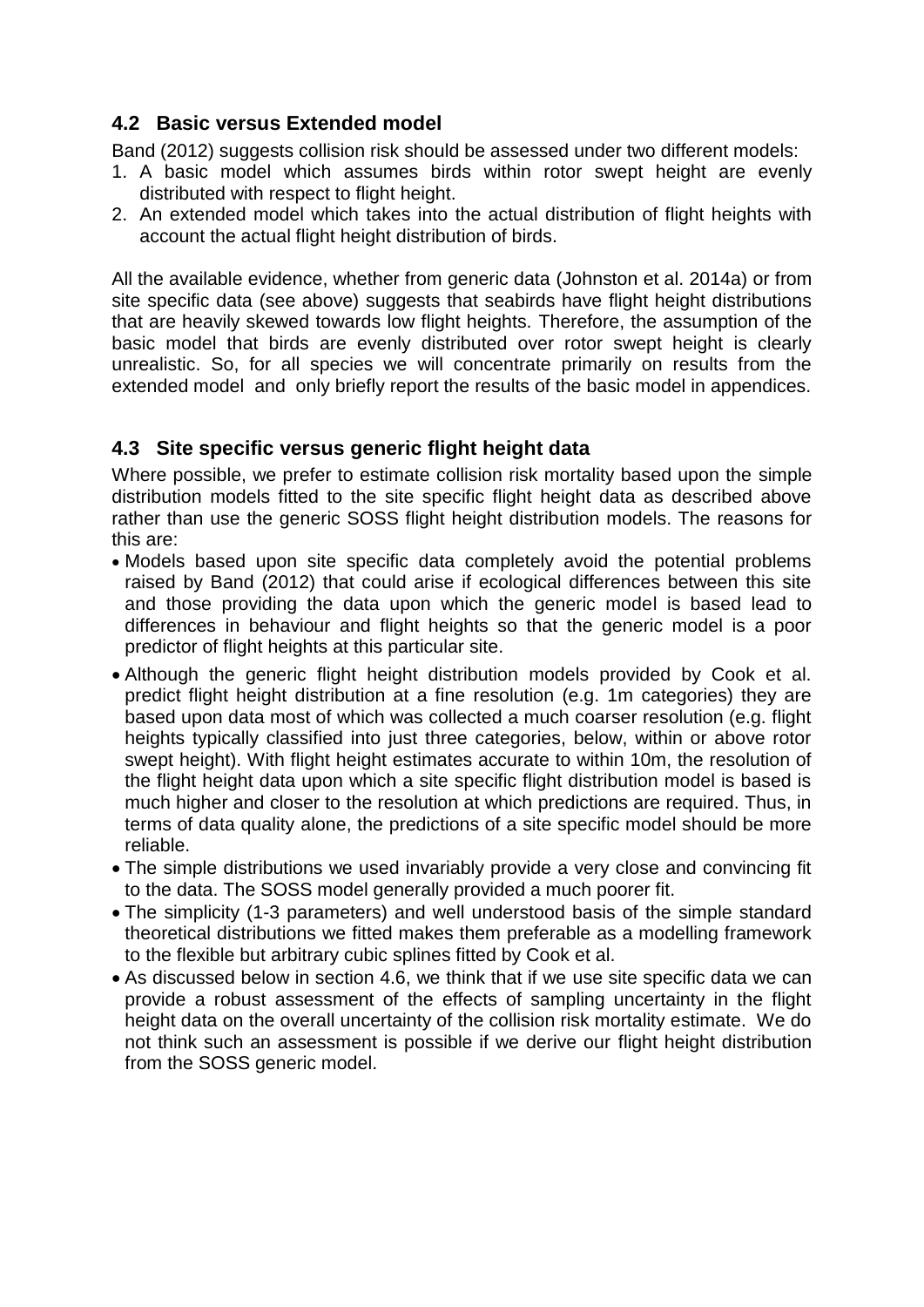#### **4.4 How we calculate the estimates for each species: combining the two types of collision risk model with the two potential sources of flight height data**

Combining the two types of collision risk model with the two potential sources of flight height data yields four potential options for estimating collision risk mortality:

- 1. The basic model using site specific flight height data.
- 2. The basic model using generic flight height data.
- 3. The extended model using generic flight height data.
- 4. The extended model using site specific flight height data.

Band 2012 recommends that a collision risk assessment for a specific site should not be based solely on the use of generic data. Where generic data is used, he recommends that the collision risk mortality based upon the first three of these options shoud generally be stated. He suggests that normally there will not be sufficient data to construct a full flight height distribution but where this is possible, the results of option 4 should also be reported.

For the four seabird species selected for collision risk analysis where there is adequate site specific data (i.e. more than 250 sightings, Table 1) to support the modelling of flight distribution (gannet, herring gull, great black-backed gull and kittiwake) we present assessments of collision risk mortality based upon all four of these approaches.

For the four other species (Arctic skua, great skua, common tern and arctic tern where there is insufficient data to support the modelling of flight height distributions on the basis of site specific data we will present the results of both the basic and extended model based upon the generic flight height data.

In summary, for those species with adequate sample sizes the main report will focus on collision risk modelling using the extended model with flight height distributions based on site specific data. For the four rarer species the main report will again focus on the extended model, but this time based upon the generic flight height data/models. In addition appendices will report:

- Results for common species based on applying the extended model to the generic flight height data.
- Results for all species based on applying the basic model to the generic flight height model.
- Results for common species based on applying the basic model to the site specific data.

Therefore, for the four species where sufficient data is available to fit a site specific flight height distribution, we concentrate primarily on the results from the extended model applied to this site specific data. In appendices we also briefly report the results of the basic model applied to the same data, and both the extended and the basic model applied to the generic data.

For the four species where there is insufficient data to fit a site-specific flight height distribution, we concentrate primarily on the results of the extended model based on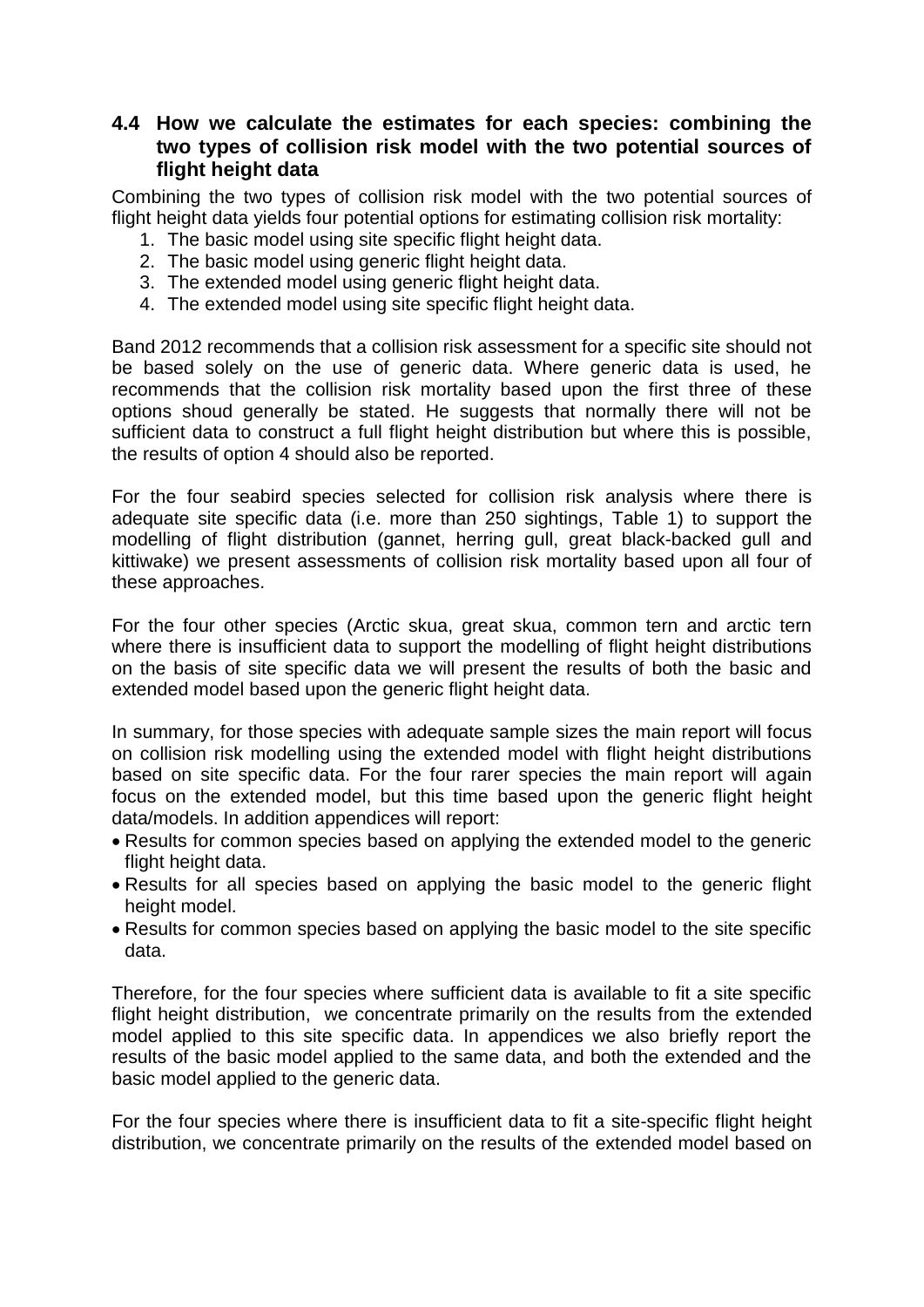the generic model. In appendices we also briefly report the results of the basic model applied to the same data.

#### **4.5 Reporting**

For each species, we will present separate mortality estimates for the agreed set of seasons for that species, and also an overall annual mortality estimate. For every collision risk mortality estimate we will report

- The density of flying birds, expressed as birds/ $km<sup>2</sup>$ , and including birds at all flight heights.
- The details of the flight height distribution used. For flight height distributions based upon site specific data this will specify the type of distribution used, and its parameters. Where the generic flight distribution for the species is used, this will be explicitly stated.
- The estimate proportion of flying birds at rotor swept height.
- The estimated proportion of flying birds passing through the rotors.
- The estimated proportion of the birds at rotor swept height passing through the rotors.
- The estimated number of transits through the rotors.
- The average probability of collision for each bird passing through the rotors.
- The estimated number of birds colliding with the turbines assuming no avoidance.
- Mortality estimates assuming avoidance rates of 95%, 98%, 99% and 99.5%. This is consistent with the recommendations in Band (2012) and Cook et al. (2012) with respect to the avoidance rates to use in the absence of specific information for the species in question.

Reporting in the levels of details more than satisfies Band's (2012) recommendations with respect to the level of information which should be reported for each collision risk estimate.

### **4.6 Assessing Uncertainty**

For the four species with adequate sample sizes for fitting a site specific flight height distribution we will also use simulation modelling to assess the effects of sampling uncertainty in both the density estimates and the flight height distribution on the overall uncertainty of the collision risk mortality estimate. In particular it will estimate the 95% confidence limits for each collision mortality estimate given the sampling uncertainty (as reported by the distance R package mrds ) in each of the density estimates and also the sampling uncertainty in the parameters of the flight height distribution. By running additional simulations in which sampling uncertainty is "switched off" one by one in the flight height estimates but not the density estimates, and then vice versa, it will assess the contribution of each of these sources of uncertainty to the overall uncertainty of the collision risk mortality estimate.

Thus, using simulation modelling we will investigate the separate and combined effects of sampling uncertainty in the flight height data and density data on the overall estimates of uncertainty for the collision risk mortality estimates. Following Band (2012) we will express this uncertainty with respect to its effects on the 95%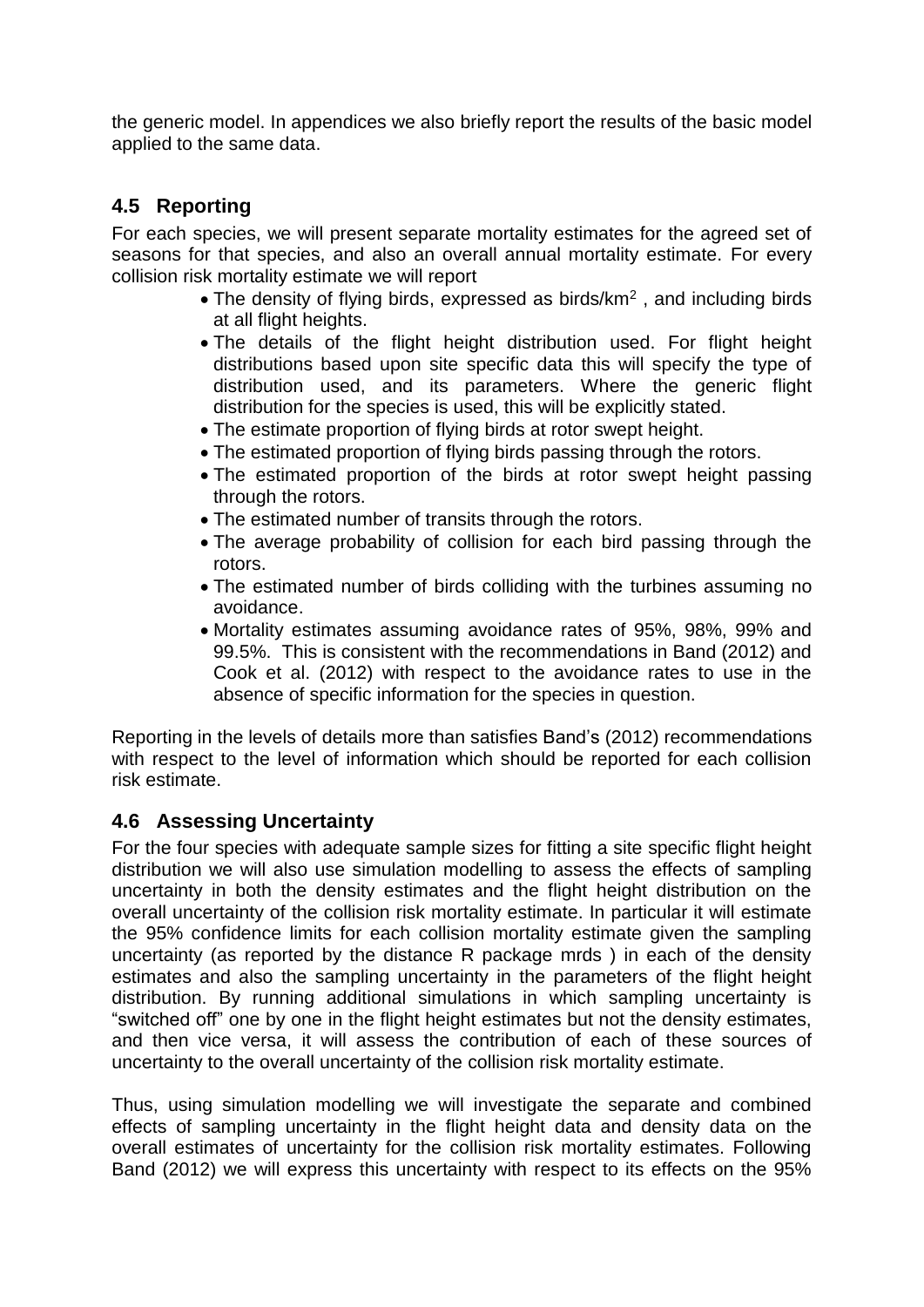confidence limits for the overall estimate of collision risk mortality. We will also investigate the particular potential bias that could be introduced into collision risk estimates if observers tended to underestimate flight heights, and thus the proportion of birds flying through rotor swept height. In particular, it is our intention to investigate the effects on collision risk mortality estimates if flight heights are consistently underestimated by 5m or by 10m. This will be achieved post the fitting of simple distribution models to the site specific data by assuming the estimate provided by the model for the proportion of birds below a given height x actually represents the proportion of birds below the height x+y, where y is the bias. Band (2012) suggests that we should also attempt to assess the effects of uncertainty in other parameters on the overall estimate of collision risk mortality. Therefore, as well as allowing us to assess the effects of sampling uncertainty in flight heights and densities on the overall collision risk mortality estimate, the simulation engine we have constructed would potentially allow us to assess the effects of uncertainty in other parameters on the overall estimate of uncertainty, and also their individual contribution. In particular, given an estimate of the upper 95% confidence limit as well as the central estimate for a given parameter the simulation engine would also potentially allow us to assess the effects of uncertainty in the following parameters on the overall collision risk estimate:

- rotor speed,
- body length,
- wing span,
- flight speed,
- the proportion of time turbines are active,
- the proportion of the night birds are active.

However, in all of these cases there is little or no empirical evidence upon which to base an estimate of upper 95% confidence limits. Although Band (2012) suggests that in the absence of empirical data we will should rely on expert judgement we think this will result in uncertainty estimates in which we can have little confidence, with a weak scientific basis. Therefore we will restrict our formal assessment of uncertainty to those elements where there is sufficient empirical data to provide a meaningful assessment: sampling uncertainty in the flight height and density estimates. We will also provide an assessment of the bias that could arise in collision risk mortality if observers underestimate flight heights by 5m or 10m as this seems realistic. With respect to the other parameters, for which there is no strong empirical basis on which to assess uncertainty, we do not propose conducting formal analyses to evaluate their individual contributions to the level of uncertainty in the collision risk mortality estimate. However, when reporting our estimates of collision risk mortality as well as presenting estimates for the standard avoidance rates (95%, 98%, 99% and 99.5%) we will also present estimates for a wider range of avoidance rates (e.g. 0%, 50% and 90%) so that during the assessment process the consequences of our estimates of collision risk mortality being out by up several orders of magnitude can easily be evaluated. This would allow us to conclude, for example, that even if our estimates are out by a factor of 10 there would still be no significant impact in conservation terms or, alternatively, even if we are only slightly underestimating collision risk this could potentially have serious consequences in conservation terms. Given the lack of robust empirical data with respect to the variation in many parameters of the collision risk model, this seems to us a more robust way of assessing the effects of potential uncertainty for these parameters than relying on expert judgement.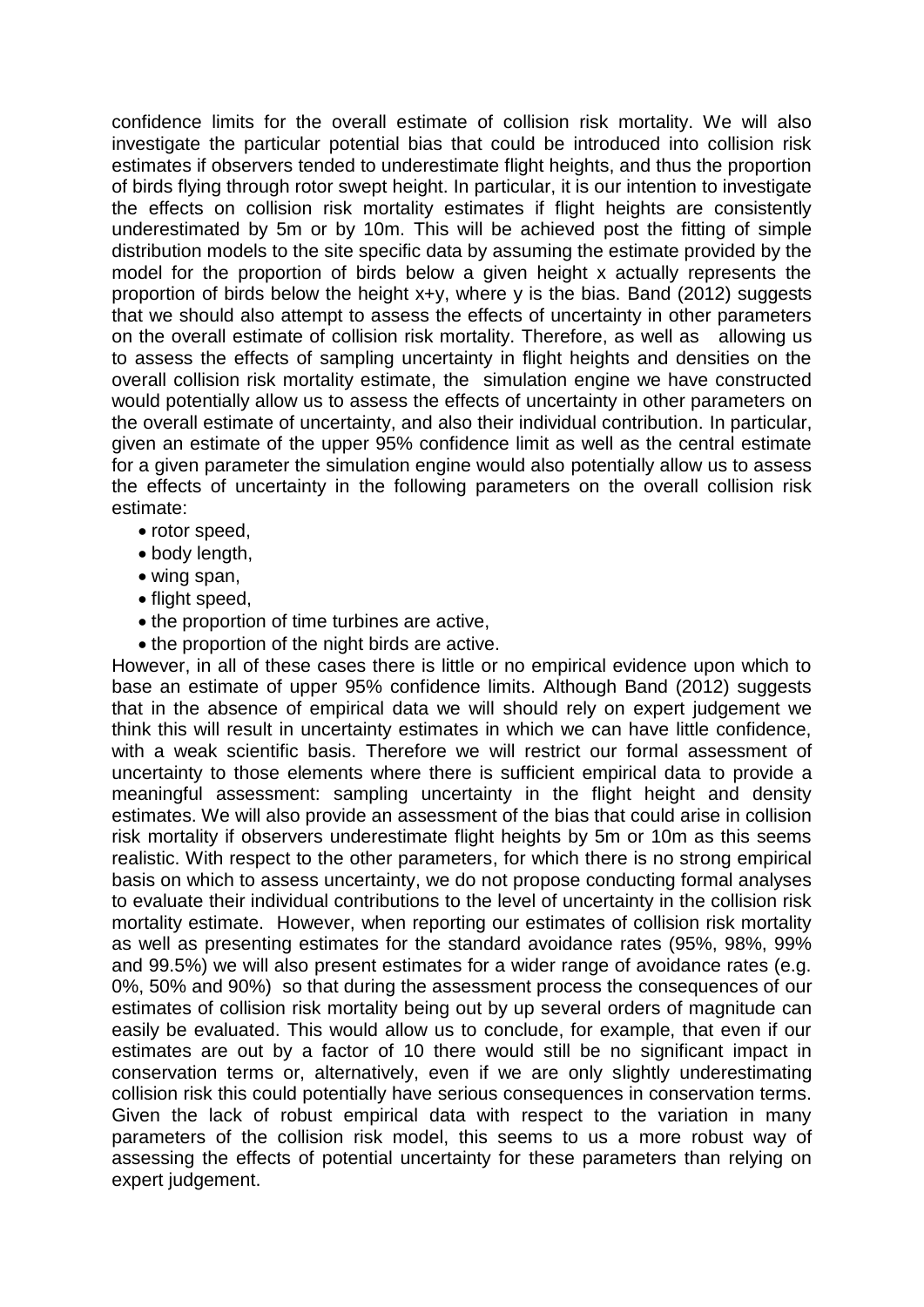As detailed below, there is only a single development scenario under consideration. However, following the same argument as above if multiple development scenarios were under consideration our intention would be to present separate collision risk mortality estimates for each scenario rather than attempt to estimate a combined uncertainty across scenarios as suggested in the Band guidance. Our reasoning is that to present an overall estimate would require estimating the relative likelihood of each of the different scenarios, which would be highly speculative and subject to error.

Using simulation modelling to estimate uncertainty provides us with sufficient flexibility to deal with the full range of potential ways in which uncertainty might manifest itself, and in particular to deal with the scenarios which commonly arise where the model for combining uncertainties suggested by Band (2012) does not apply. Band's model for combining uncertainties only applies to the uncertainty of products and assumes either the same number of degrees of freedom for all elements, or large sample size in all cases. It does not apply to the uncertainty of sums/means (e.g. the uncertainty of the mean density of birds across a number of surveys, each with an uncertainty estimate) or to the situation where parameters appear in multiple places in the model (e.g. an increase in the flight speed estimate would increase the estimated number of transits through the turbines, but reduce the estimate probability of collision for each bird passing through the turbines).

To estimate the effect of uncertainty in density estimates on the collision risk mortality estimate we run multiple simulations in each of which we recalculate the collision risk mortality estimate replacing the central estimate of density for each survey by an estimate random sampled from the distribution of estimates implied by its 95% confidence limits. The empirical 95% confidence limits for the collision risk mortality estimates from these multiple simulations allows us to estimate the effects of uncertainty in density estimates on the overall uncertainty in the collision risk mortality estimate. This approach assumes that all uncertainty in the density estimates results from the uncertainty within the individual estimates. The dates/times at which surveys occur are assumed to provide a representative sample of the actual variation in density for the period over which collision risk mortality is being estimated (e.g. the breeding season for a particular species). Given there is likely to be genuine variation in density between survey/dates it is not clear how uncertainty resulting from the survey/dates not being representative could be assessed.

To assess the sampling uncertainty in the site-specific flight height data, and the effects of this uncertainty on the overall uncertainty of the collision risk mortality estimate we use multiple runs of a simulation model. In each run of the simulation model, the flight height data is resampled and the simple distribution model refitted, and the collision risk mortality estimate recalculated. This provides robust estimates of the sampling uncertainty in the flight height data, and its effects on the overall uncertainty of the collision risk mortality estimate.

As well as providing a central estimate, the generic flight height models provide upper and lower confidence limits for the proportion of birds expected within each 1m flight height category. Band (2012) suggests that by replacing the central estimate of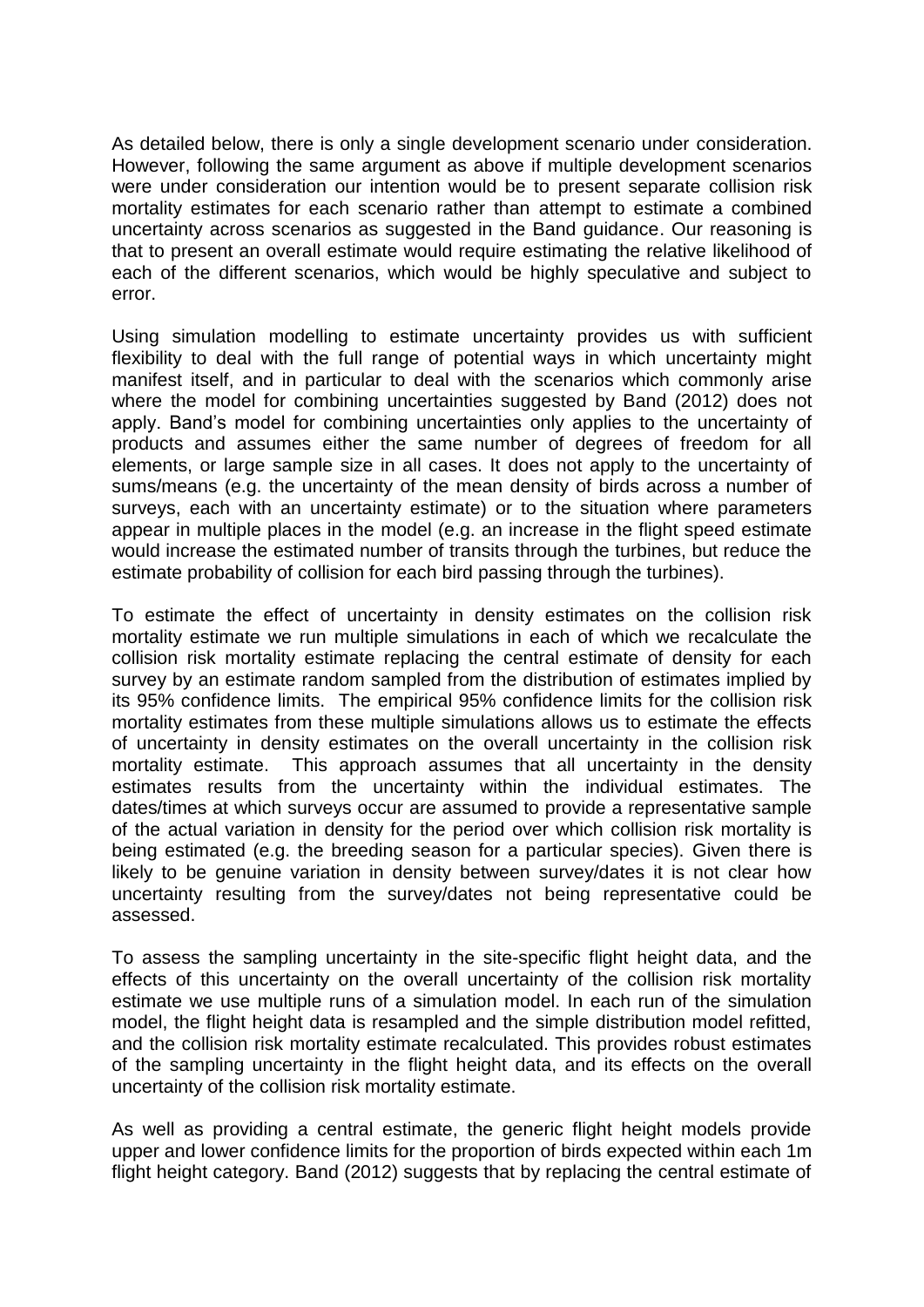the proportion in each height band by its upper confidence limit when estimating collision risk an upper confidence limit for collision mortality taking into account uncertainty in the flight height distribution can be estimated. Similarly, it is suggested that using the lower confidence limit for the proportion in each height band in place of the central estimate can provide a lower confidence limit for collision mortality. However, there is a fundamental flaw in this approach as the proportions of birds at different flight heights are not independent of one another: a higher proportion of birds at one height must mean a lower proportion at another height. The proportion of birds at each flight height cannot be at its upper confidence limit, or lower confidence limit, at all heights without violating the requirement that the proportions of birds across all heights must sum to one. Thus, the approach proposed by Band (2012) for estimating the uncertainty in collision risk estimates introduced by sampling uncertainty in the flight height data when the generic flight height model is used does not appear to be valid, with no obvious alternative. Therefore we suggest that another advantage of using the site specific data is it allows us to make robust assessments of the effects of sampling uncertainty in flight height estimates on the overall uncertainty of the collision risk mortality estimate, which will not be possible if we use the generic flight height models.

### **5 References**

Baillie, S.R., Marchant, J.H., Leech, D.I., Massimino, D., Eglington, S.M., Johnston, A., Noble, D.G., Barimore, C., Kew, A.J., Downie, I.S., Risely, K. & Robinson, R.A. .2014. BirdTrends 2013: trends in numbers, breeding success and survival for UK breeding birds. Research Report 652. BTO, Thetford.<http://www.bto.org/birdtrends>

Band, W., 2012. Using a Collision Risk Model to Assess Bird Collision Risks for Offshore Windfarms. SOSS Report, The Crown Estate, London. March 2012 version. [http://www.bto.org/science/wetland-and-marine/soss/projects.](http://www.bto.org/science/wetland-and-marine/soss/projects)

Borchers, D.L. & Burnham, K.P. (2004) General formulation for distance sampling. Advanced Distance Sampling (eds S.T. Buckland, D.R. Anderson, K.P. Burnham, J.L. Laake, D.L. Borchers & L. Thomas), pp. 6–30. Oxford University Press,Oxford.

Camphuysen, C.J., Fox, T., Leopold, M.F. & Petersen, I.K. 2004. Towards standardised seabirds at sea census techniques in connection with environmental impact assessments for offshore wind farms in the UK. A report for COWRIE.

Cook, A.S.C.P., Wright, L.J., and Burton, N.H.K. (2012). A Review of flight heights and avoidance rates of birds in relation to offshore windfarms. Crown Estate Strategic Ornithological Support Services (SOSS), project SOSS-02. [http://www.bto.org/science/wetland-and-marine/soss/projects.](http://www.bto.org/science/wetland-and-marine/soss/projects)

Dutang, C., Goulet, V. & Pigeon, M. 2008. actuar: An R Package for Actuarial Science. Journal of Statistical Software/ March 2008, Volume 25, Issue 7. http://www.jstatsoft.org/

Furness, R.W., Wade, H.M. & Masden, E.A. 2013. Assessing vulnerability of marine bird populations to offshore wind farms. Journal of Environmental Management 119: 56-66.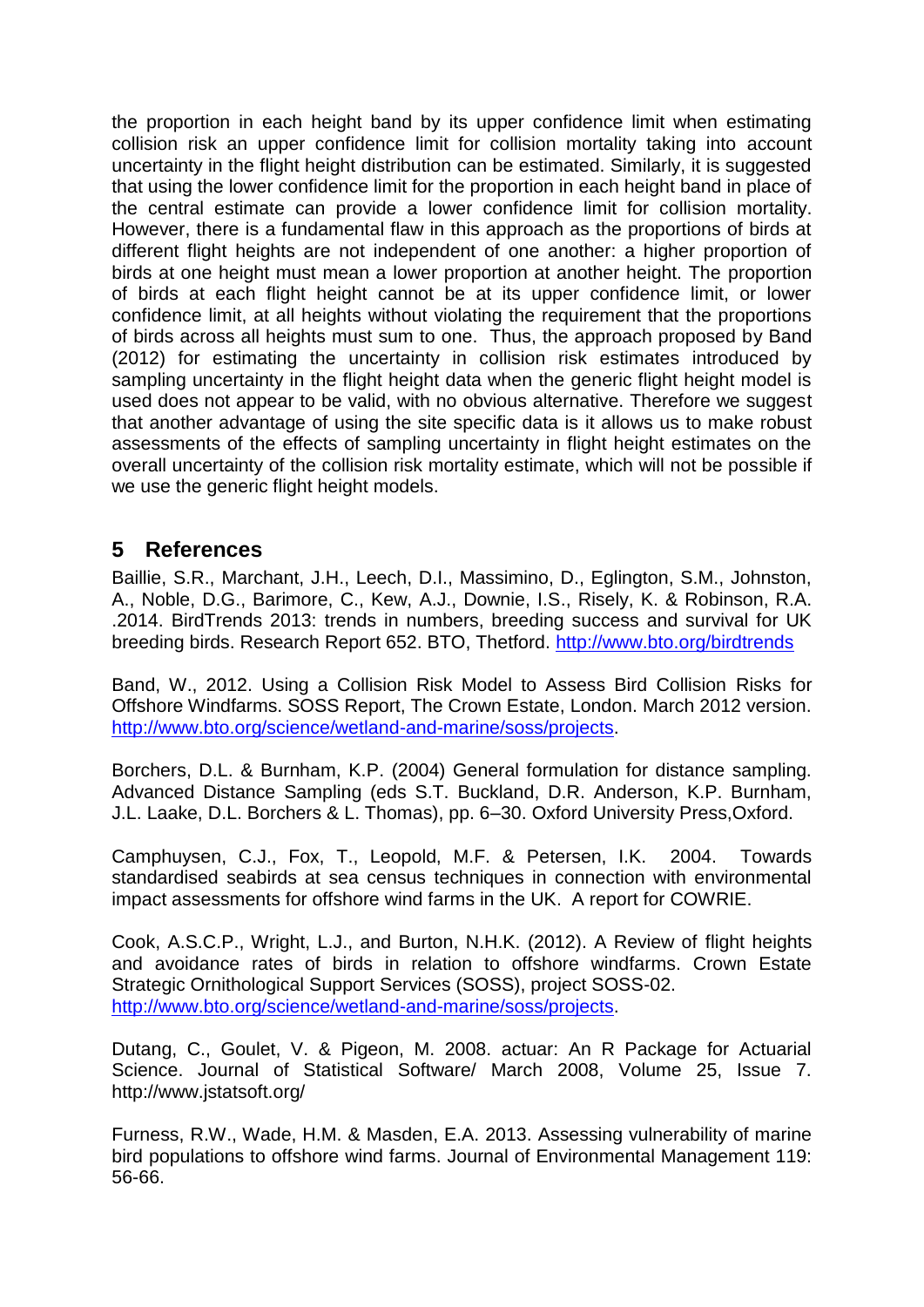Garthe, S. & Hüppop, O. 1996. Nocturnal scavenging by gulls in the southern North Sea. Colonial Waterbirds, 19: 232–241.

Garthe, S. & Hüppop, O. 2004. Scaling possible adverse effects of marine wind farms on seabirds: developing and applying a vulnerability index. J. Appl. Ecol. 41: 724-734.

Johnston, A., Cook, A.S.C.P., Wright, L.J., Humphreys, E.M. & Burton, N.H.K. 2014a. Modelling flight heights of marine birds to more accurately assess collision risk with offshore wind turbines. Journal of Applied Ecology, 51, 31–41.

Johnston, A., Cook, A.S.C.P., Wright, L.J., Humphreys, E.M. & Burton, N.H.K. 2014b. Corrigendum. Journal of Applied Ecology, 51: 1126–1130.

JNCC. 2013. Seabird Population Trends and Causes of Change: 1986-2012 Report (http://www.jncc.defra.gov.uk/page-3201). Joint Nature Conservation Committee. Updated July 2013. Accessed 02/07/2014.

Mitchell, P.I., S.F. Newton, N. Ratcliffe & T.E. Dunn 2004. Seabird populations in Britain and Ireland. T. & A.D. Poyser, London.

Pennycuick, C. J. 1987. Flight of auks (Alcidae) and other northern seabirds compared with southern procellariiformes: ornithodolite observations. J. exp. Biol. 128, 335–347.

Pennycuick, C.J. 1997. Actual and 'optimum' flight speeds: field data reassessed. The Journal of Experimental Biology 200: 2355–2361.

Snow, D.W. and Perrins, C.M. (1998) The Birds of the Western Palearctic, concise edition, Oxford University Press.

Thomas, L., S.T. Buckland, E.A. Rexstad, J. L. Laake, S. Strindberg, S. L. Hedley, J. R.B. Bishop, T. A. Marques, and K. P. Burnham. 2010. Distance software: design and analysis of distance sampling surveys for estimating population size. Journal of Applied Ecology 47:5-14. DOI: 10.1111/j.1365-2664.2009.01737.x

Wakeling, J.M. & Hodgson, J. 1992. Optimisation of the flight speed of the Little, Common and Sandwich Terns. Journal of Experimental Biology 169: 261-266.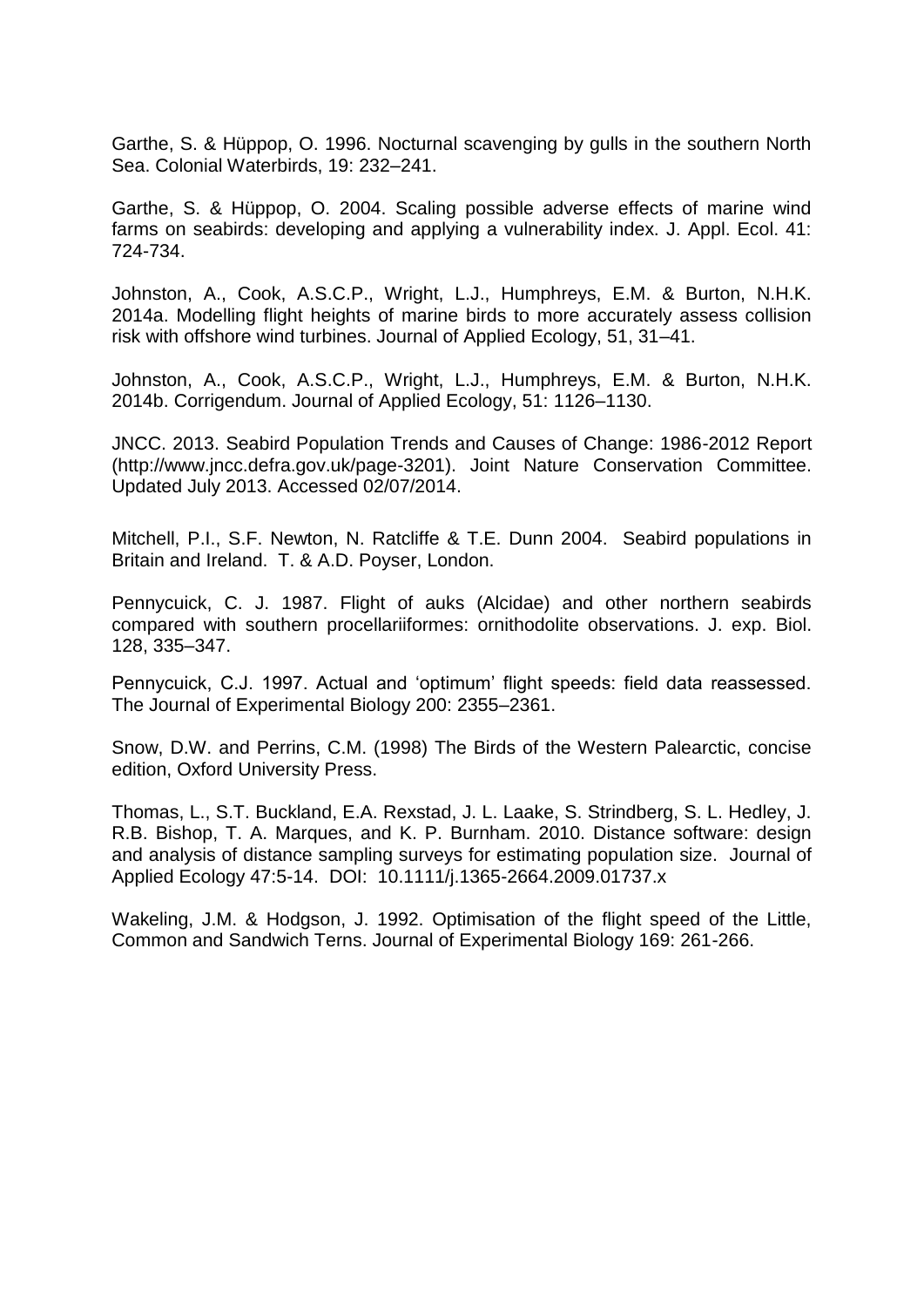|                           |            | Hywind data    |                |        |                | Furness et al. 2013 | Selection criteria satisfied |                |                |                |
|---------------------------|------------|----------------|----------------|--------|----------------|---------------------|------------------------------|----------------|----------------|----------------|
|                           |            |                |                |        |                |                     |                              | Relative       |                |                |
|                           | <b>UK</b>  |                | No of obs      | % of   | % of           |                     |                              | $>1\%$ of      | Total          |                |
|                           | breeding   | No of obs for  | for flight     | birds  | flights        | Relative            | Abundance                    | birds          | <b>Risk</b>    |                |
|                           | population | density        | height         | above  | at blade       | <b>Total risk</b>   | criteria                     | above          | Score          |                |
| <b>Species</b>            | (pairs)    | estimation     | estimation     | 15m    | height         | score               | satisfied                    | 15m            | >10%           | Selected       |
| Red-throated diver        | 1,300      | $\mathbf 0$    | $\overline{2}$ | 50.0%  | 5              | 16%                 | ${\sf N}$                    | Y              | Y              | N              |
| Fulmar                    | 501,600    | 431            | 1788           | 0.1%   | $\mathbf 1$    | 4%                  | Y                            | ${\sf N}$      | ${\sf N}$      | $\mathsf{N}$   |
| Sooty shearwater          |            | $\mathbf 0$    | $\mathbf{1}$   | 0.0%   | $\mathbf{0}$   | 0%                  | $\mathsf{N}$                 | N              | $\mathsf{N}$   | N              |
| Manx shearwater           | 299,700    | 3              | 20             | 0.0%   | $\mathbf 0$    | 0%                  | ${\sf N}$                    | N              | ${\sf N}$      | $\mathsf{N}$   |
| Storm petrel              | 25,700     | 15             | 53             | 0.0%   | 2              | 7%                  | Υ                            | ${\sf N}$      | ${\sf N}$      | ${\sf N}$      |
| Gannet                    | 218,500    | 213            | 873            | 19.5%  | 16             | 56%                 | $\overline{Y}$               | $\overline{Y}$ | $\overline{Y}$ | $\overline{Y}$ |
| Common scoter             |            | $\mathbf 0$    | $\overline{2}$ | 0.0%   | 3              | 7%                  | ${\sf N}$                    | N              | ${\sf N}$      | ${\sf N}$      |
| Pomarine skua             |            | $\mathbf 0$    | $\overline{2}$ | 100.0% |                |                     | N                            | Y              |                | ${\sf N}$      |
| Arctic skua               | 2,100      | $\mathbf{1}$   | 6              | 16.7%  | 10             | 25%                 | Υ                            | Υ              | Y              | Y              |
| Great skua                | 9,600      | $\mathbf{1}$   | 11             | 18.2%  | 10             | 25%                 | Y                            | Y              | Y              | Y              |
| Black-headed gull         | 138,000    | $\pmb{0}$      | 1              | 0.0%   | 18             | 22%                 | ${\sf N}$                    | ${\sf N}$      | Y              | ${\sf N}$      |
| Common gull               | 48,700     | 3              | 9              | 33.3%  | 23             | 46%                 | $\mathsf{N}$                 | Y              | Y              | $\mathsf{N}$   |
| Lesser black-backed gull  | 112,000    | $\overline{2}$ | $\overline{4}$ | 0.0%   | 30             | 74%                 | $\mathsf{N}$                 | ${\sf N}$      | Y              | $\mathsf{N}$   |
| Herring gull              | 139,200    | 130            | 448            | 63.6%  | 35             | 100%                | Y                            | Y              | Y              | Y              |
| Glaucous gull             |            | $\pmb{0}$      | $\mathbf{1}$   | 0.0%   |                |                     | $\mathsf{N}$                 | N              |                | ${\sf N}$      |
| Great black-backed gull   | 16,800     | 91             | 269            | 57.6%  | 35             | 94%                 | Y                            | Y              | Y              | Y              |
| Kittiwake                 | 378,800    | 306            | 1262           | 30.9%  | 16             | 40%                 | Υ                            | Y              | Y              | Y              |
| Common tern               | 11,800     | $\overline{2}$ | 3              | 0.0%   | $\overline{7}$ | 18%                 | Υ                            | N              | Y              | Y              |
| Arctic tern               | 53,400     | 8              | 54             | 0.0%   | 5              | 15%                 | Y                            | N              | Ÿ              | Y              |
| Guillemot                 | 948,921    | 241            | 1361           | 0.0%   | $\mathbf{1}$   | 3%                  | Ÿ                            | N              | $\mathsf{N}$   | $\mathsf{N}$   |
| Razorbill                 | 125,357    | 32             | 170            | 0.6%   | $\mathbf 1$    | 2%                  | Υ                            | N              | $\mathsf{N}$   | $\mathsf{N}$   |
| Little Auk                |            | $\mathbf 0$    | $\overline{4}$ | 0.0%   | $\mathbf{1}$   | 1%                  | N                            | N              | $\mathsf{N}$   | $\mathsf{N}$   |
| Puffin                    | 580,700    | 54             | 337            | 0.3%   | $\mathbf 1$    | 2%                  | Y                            | N              | $\mathsf{N}$   | $\mathsf{N}$   |
| White-winged gull sp.     |            | $\mathbf 0$    | $\mathbf{1}$   | 100.0% |                |                     |                              |                |                |                |
| petrel sp.                |            | $\pmb{0}$      | 1              | 0.0%   |                |                     |                              |                |                |                |
| skua sp.                  |            | $\mathbf 0$    | $\mathbf{1}$   | 0.0%   |                |                     |                              |                |                |                |
| large gull sp. (HG, LB or |            |                |                |        |                |                     |                              |                |                |                |
| GB)                       |            | 0              | 11             | 90.9%  |                |                     |                              |                |                |                |
| auk sp.                   |            | $\overline{c}$ | 11             | 0.0%   |                |                     |                              |                |                |                |
| Guillemot/razorbill       |            | 6              | 63             | 0.0%   |                |                     |                              |                |                |                |

Table 1: Data for birds in flight used to select species for collision risk analysis

All seabird UK breeding population estimates taken from JNCC (2013) apart from red-throated diver which was taken from Baillie et al. (2014). Numbers of pairs for Guillemots and razorbills calculated by multiplying estimates of the numbers of individuals on breeding ledges by 0.67 (Mitchell et al. 2004)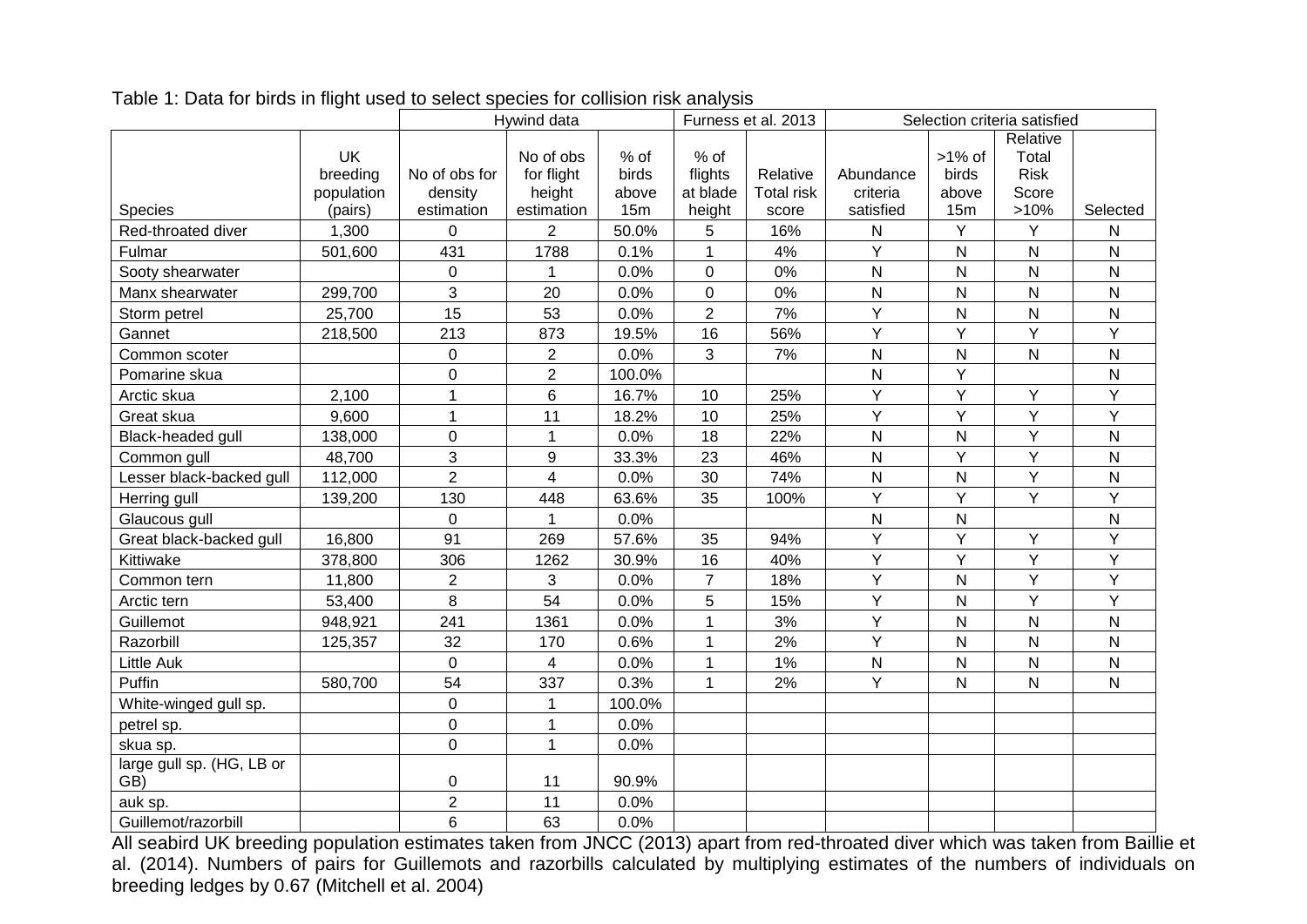| Species            | Distribution | Parameter | Value     | Parameter | Value     | Parameter | Value     | <b>Distance</b> |
|--------------------|--------------|-----------|-----------|-----------|-----------|-----------|-----------|-----------------|
|                    | gamma        | shape     | 0.95      | rate      | 0.10      | <b>NA</b> | <b>NA</b> | 0.00005         |
|                    | genpareto    | shape1    | 105.36    | shape2    | 0.96      | scale     | 999.48    | 0.00006         |
| Gannet             | pareto       | shape     | 98.09     | scale     | 900.21    | <b>NA</b> | NA        | 0.00006         |
|                    | exp          | rate      | 0.11      | <b>NA</b> | <b>NA</b> | <b>NA</b> | <b>NA</b> | 0.00006         |
|                    | Inorm        | meanlog   | 2.05      | sdlog     | 0.77      | <b>NA</b> | <b>NA</b> | 0.00016         |
|                    | SOSS         | <b>NA</b> | <b>NA</b> | <b>NA</b> | <b>NA</b> | <b>NA</b> | <b>NA</b> | 0.00029         |
|                    | gamma        | shape     | 3.80      | rate      | 0.19      | <b>NA</b> | <b>NA</b> | 0.00037         |
|                    | genpareto    | shape1    | 99.50     | shape2    | 3.99      | scale     | 500.10    | 0.00041         |
| Herring gull       | <b>Inorm</b> | meanlog   | 2.90      | sdlog     | 0.50      | <b>NA</b> | <b>NA</b> | 0.00110         |
|                    | exp          | rate      | 0.05      | <b>NA</b> | <b>NA</b> | <b>NA</b> | <b>NA</b> | 0.04984         |
|                    | pareto       | shape     | 51.32     | scale     | 999.94    | <b>NA</b> | NA        | 0.05167         |
|                    | <b>SOSS</b>  | <b>NA</b> | <b>NA</b> | <b>NA</b> | <b>NA</b> | <b>NA</b> | <b>NA</b> | 0.05667         |
|                    | qamma        | shape     | 2.40      | rate      | 0.12      | <b>NA</b> | <b>NA</b> | 0.00267         |
|                    | genpareto    | shape1    | 52.07     | shape2    | 2.54      | scale     | 401.11    | 0.00293         |
| <b>Great black</b> | <b>Inorm</b> | meanlog   | 2.84      | sdlog     | 0.61      | <b>NA</b> | NA        | 0.00521         |
| backed gull        | exp          | rate      | 0.05      | <b>NA</b> | <b>NA</b> | <b>NA</b> | NA        | 0.02461         |
|                    | pareto       | shape     | 51.97     | scale     | 999.91    | <b>NA</b> | NA        | 0.02593         |
|                    | <b>SOSS</b>  | <b>NA</b> | <b>NA</b> | <b>NA</b> | <b>NA</b> | <b>NA</b> | ΝA        | 0.02890         |
|                    | aamma        | shape     | 1.94      | rate      | 0.15      | <b>NA</b> | <b>NA</b> | 0.00023         |
|                    | genpareto    | shape1    | 80.42     | shape2    | 2.00      | scale     | 499.94    | 0.00025         |
| Kittiwake          | <b>Inorm</b> | meanlog   | 2.41      | sdlog     | 0.61      | <b>NA</b> | <b>NA</b> | 0.00046         |
|                    | exp          | rate      | 0.09      | <b>NA</b> | <b>NA</b> | <b>NA</b> | NА        | 0.00283         |
|                    | pareto       | shape     | 69.31     | scale     | 800.06    | <b>NA</b> | <b>NA</b> | 0.00309         |
|                    | SOSS         | NА        | <b>NA</b> | <b>NA</b> | <b>NA</b> | <b>NA</b> | <b>NA</b> | 0.00524         |

Table 2: Fit of different theoretical distributions and the SOSS generic model to the flight height data for individual species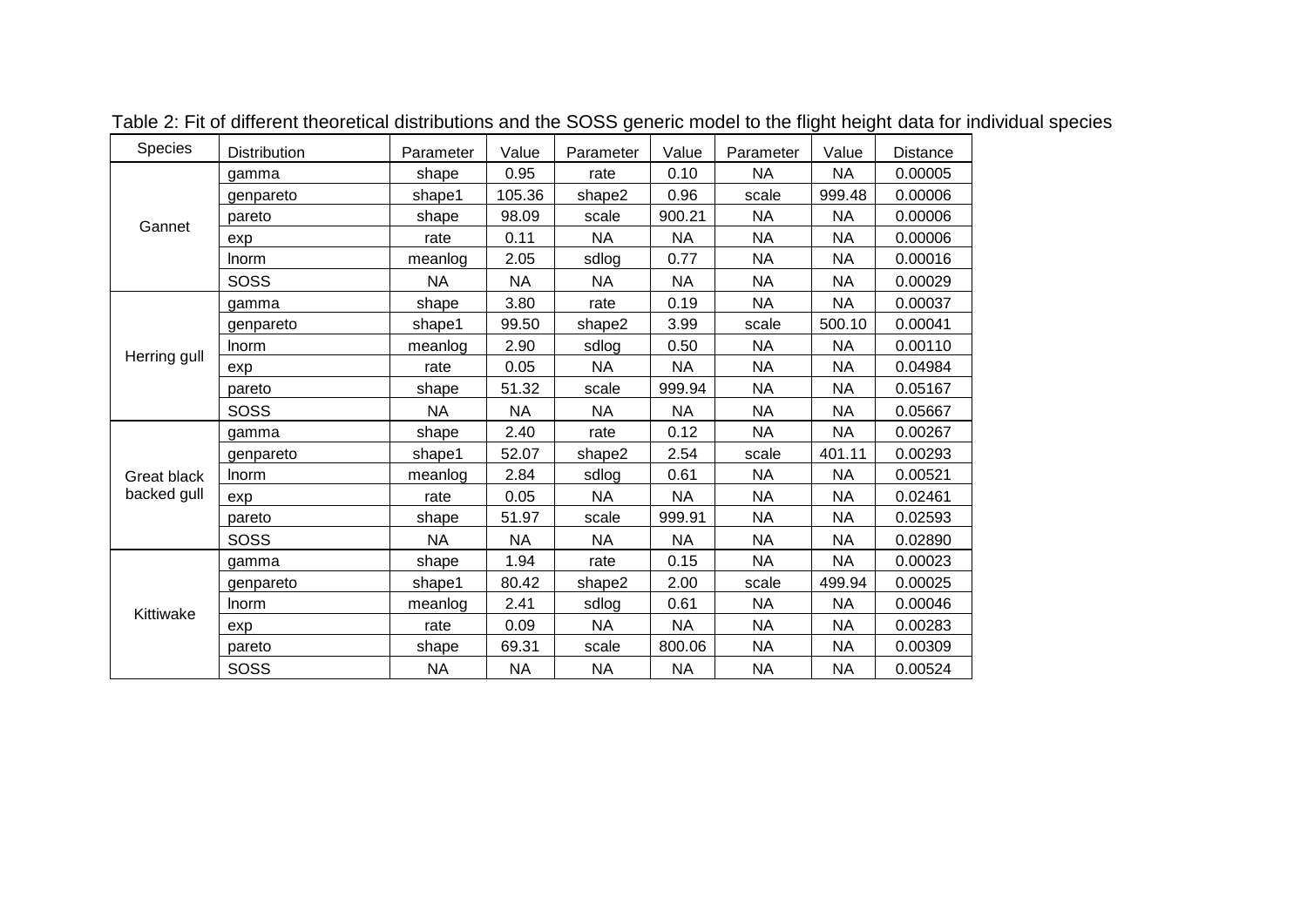Table 3: Estimates for parameters defining the design and operation of turbines Table 3a: Most parameters

| Number of turbines                          | 5             |
|---------------------------------------------|---------------|
| Number of blades on each<br>turbine         | З             |
| Turbine radius                              | 77 m          |
| Hub height above sea level                  | 98 m          |
| Maximum chord width                         | 5.5m          |
| <b>Blade pitch</b>                          | 10 $^{\circ}$ |
| Proportion of time turbine<br>are operating | 98.9%         |

Table 3b: Variation in chord width along the blade length based upon the standard blade profile from the spreadsheet accompanying the Band (2012) guidance

| Standard blade profile<br>from "Single transit<br>collision risk"<br>spreadsheet in Band<br>(2012) workbook |               |             |           |
|-------------------------------------------------------------------------------------------------------------|---------------|-------------|-----------|
| <b>Distance</b>                                                                                             | chord width / | distance    |           |
| along blade /                                                                                               | maxium chord  | along blade | Chord     |
| turbine radius                                                                                              | width         | (m)         | width (m) |
| 0.00                                                                                                        | 0.73          | 0.00        | 4.02      |
| 0.05                                                                                                        | 0.73          | 3.85        | 4.02      |
| 0.10                                                                                                        | 0.79          | 7.70        | 4.35      |
| 0.15                                                                                                        | 0.88          | 11.55       | 4.84      |
| 0.20                                                                                                        | 0.96          | 15.40       | 5.28      |
| 0.25                                                                                                        | 1.00          | 19.25       | 5.50      |
| 0.30                                                                                                        | 0.98          | 23.10       | 5.39      |
| 0.35                                                                                                        | 0.92          | 26.95       | 5.06      |
| 0.40                                                                                                        | 0.85          | 30.80       | 4.68      |
| 0.45                                                                                                        | 0.80          | 34.65       | 4.40      |
| 0.50                                                                                                        | 0.75          | 38.50       | 4.13      |
| 0.55                                                                                                        | 0.70          | 42.35       | 3.85      |
| 0.60                                                                                                        | 0.64          | 46.20       | 3.52      |
| 0.65                                                                                                        | 0.58          | 50.05       | 3.19      |
| 0.70                                                                                                        | 0.52          | 53.90       | 2.86      |
| 0.75                                                                                                        | 0.47          | 57.75       | 2.59      |
| 0.80                                                                                                        | 0.41          | 61.60       | 2.26      |
| 0.85                                                                                                        | 0.37          | 65.45       | 2.04      |
| 0.90                                                                                                        | 0.30          | 69.30       | 1.65      |
| 0.95                                                                                                        | 0.24          | 73.15       | 1.32      |
| 1.00                                                                                                        | 0.00          | 77.00       | 0.00      |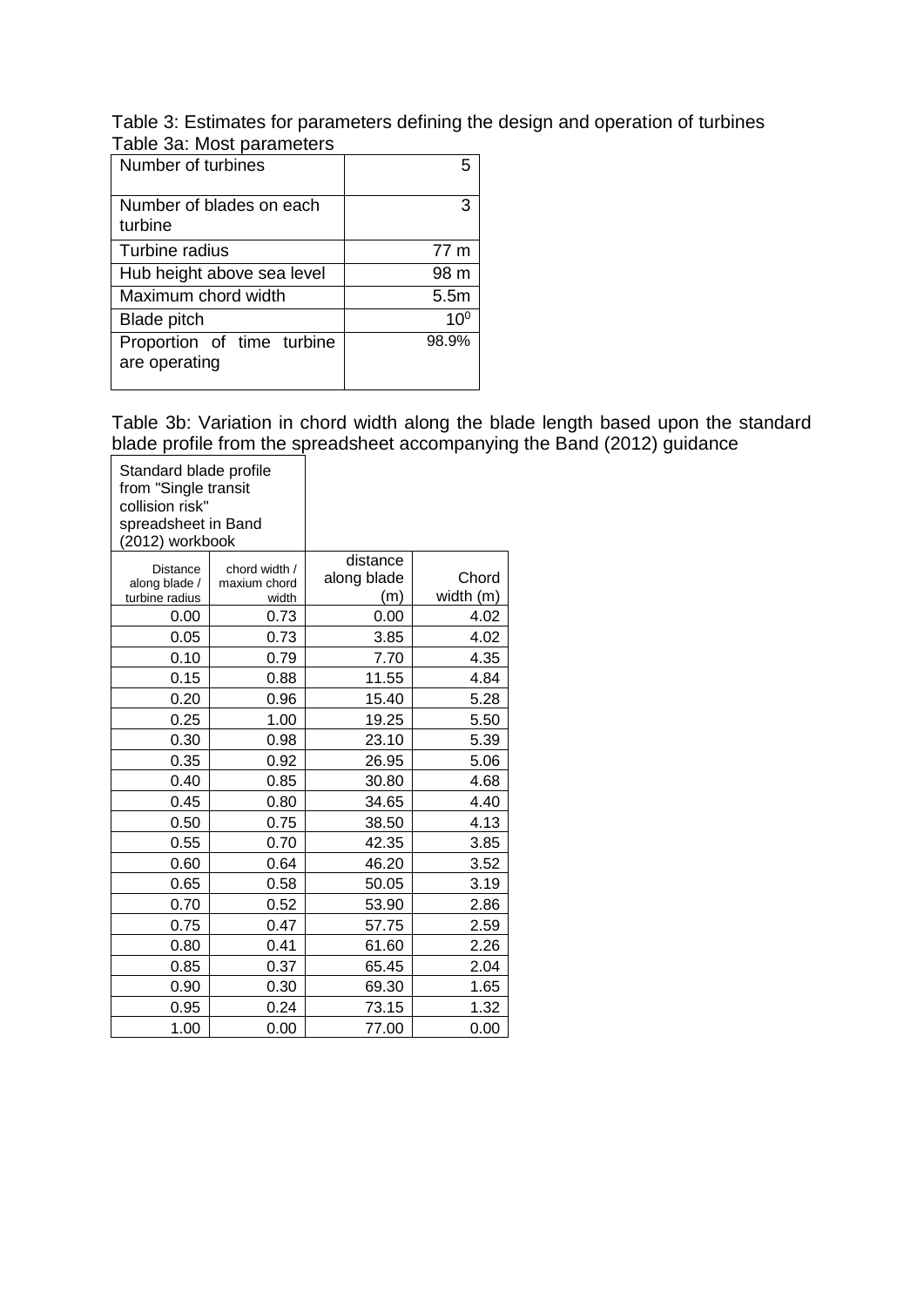## Table 3c: Average turbine rotation rate for each month (rpm)

|           | Average  |
|-----------|----------|
|           | rotation |
|           | rate     |
| Month     | (rpm)    |
| January   | 9.1      |
| February  | 8.7      |
| March     | 8.6      |
| April     | 8.1      |
| May       | 7.8      |
| June      | 7.6      |
| July      | 7.7      |
| August    | 7.8      |
| September | 8.4      |
| October   | 8.7      |
| November  | 8.9      |
| December  | 8.9      |
| Overall   | 8.3      |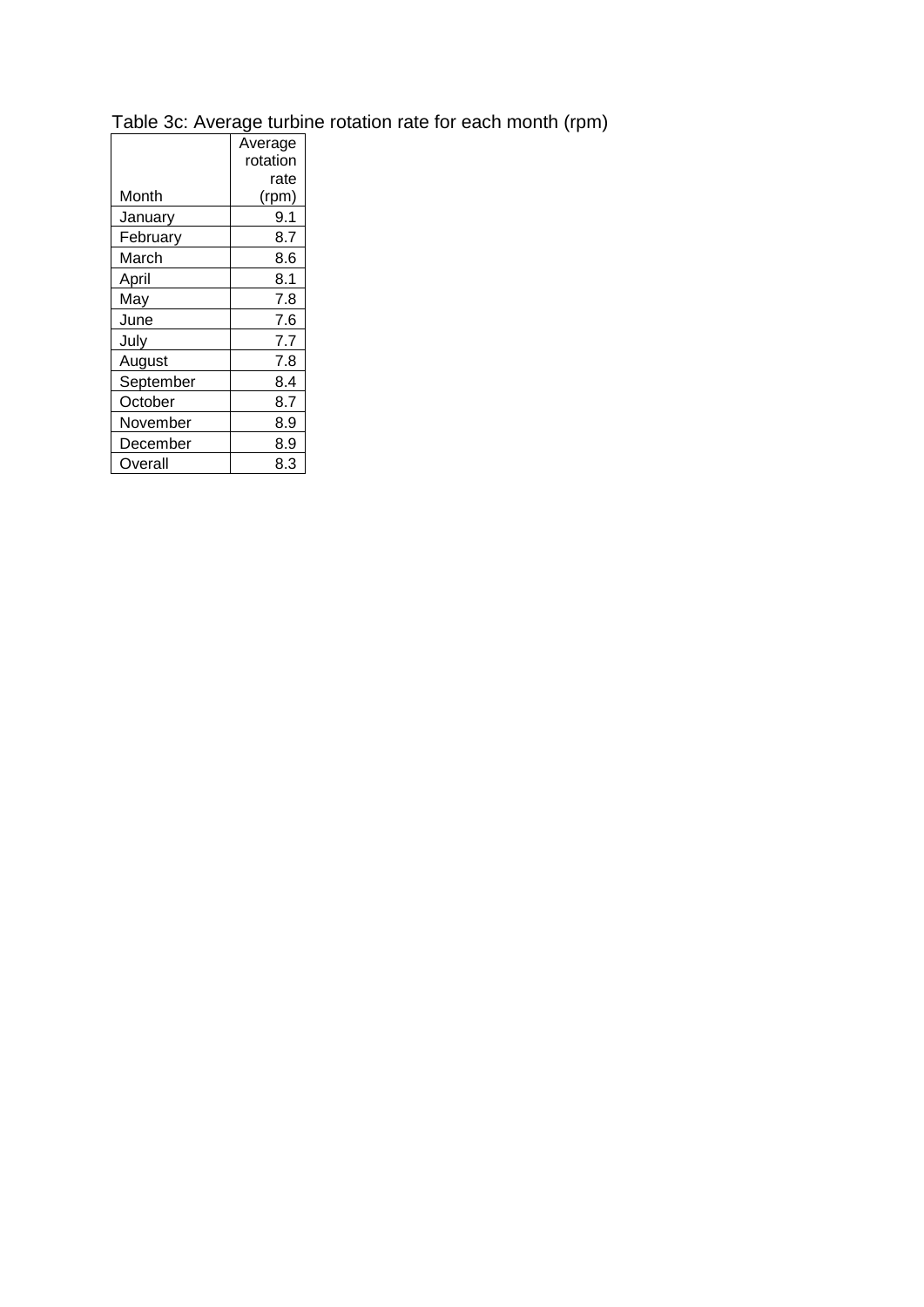|                            |     | Length (cm) |              |     | Wingspan (cm) |              |                          |                              |                           |                                |                                                              |
|----------------------------|-----|-------------|--------------|-----|---------------|--------------|--------------------------|------------------------------|---------------------------|--------------------------------|--------------------------------------------------------------|
| <b>Species</b>             | Min | Max         | Mid<br>point | Min | Max           | Mid<br>point | Flight<br>speed<br>(m/s) | Flight speed source          | Flapping<br>or<br>gliding | Nocturnal<br>activity<br>score | Night<br>time<br>activity<br>as % of<br>day time<br>activity |
| Gannet                     | 87  | 100         | 93.5         | 165 | 180           | 172.5        | 14.9                     | Pennycuick 1997              | Flapping                  | 2                              | 25%                                                          |
| Arctic skua                | 41  | 46          | 43.5         | 110 | 125           | 117.5        | 13.8                     | Alerstam et al. 2007         | Flapping                  |                                | 0%                                                           |
| Great skua                 | 53  | 58          | 55.5         | 132 | 140           | 136          | 14.9                     | Pennycuick 1997              | Flapping                  |                                | 0%                                                           |
| Herring gull               | 55  | 67          | 61           | 138 | 150           | 144          | 12.8                     | Alerstam et al. 2007         | Flapping                  | 3                              | 50%                                                          |
| Great black-backed<br>gull | 64  | 78          | 71           | 150 | 165           | 157.5        | 13.7                     | Alerstam et al. 2007         | Flapping                  | 3                              | 50%                                                          |
| Kittiwake                  | 38  | 40          | 39           | 95  | 120           | 107.5        | 13.1                     | Alerstam et al. 2007         | Flapping                  | 3                              | 50%                                                          |
| Common tern                | 31  | 35          | 33           | 77  | 98            | 87.5         | 9.2                      | Wakeling and Hodgson<br>1992 | Flapping                  |                                | 0%                                                           |
| Arctic tern                | 33  | 35          | 34           | 75  | 85            | 80           | 10.9                     | Alerstam et al. 2007         | Flapping                  |                                | 0%                                                           |

# Table 4: Species specific parameters for collision risk modelling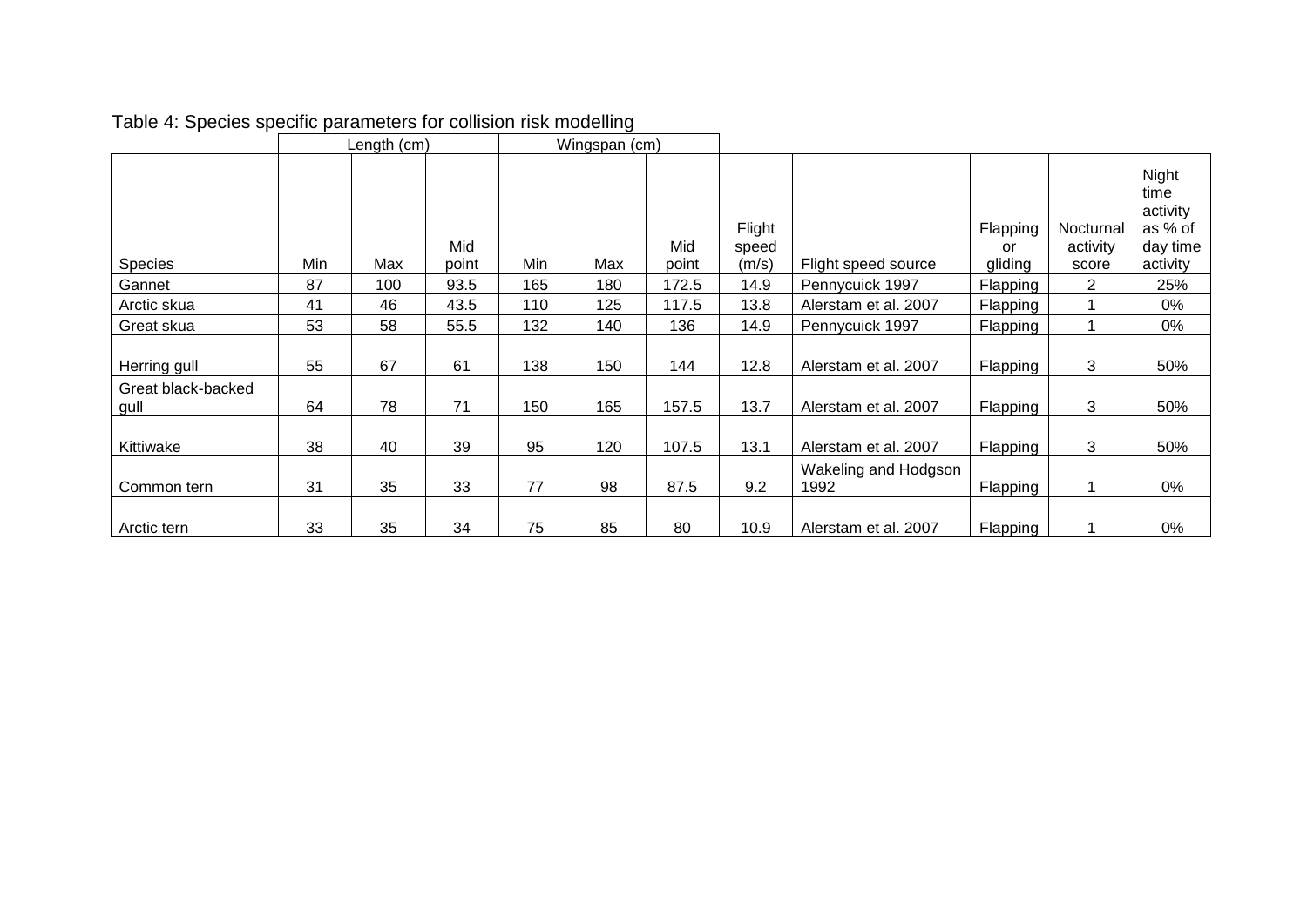Figure 1: Probability density functions (pdfs) for different theoretical distributions and the SOSS generic flight height model fitted to the observed flight height data. (black histogram: observed; red line: fitted values) Figure 1a: Gannet

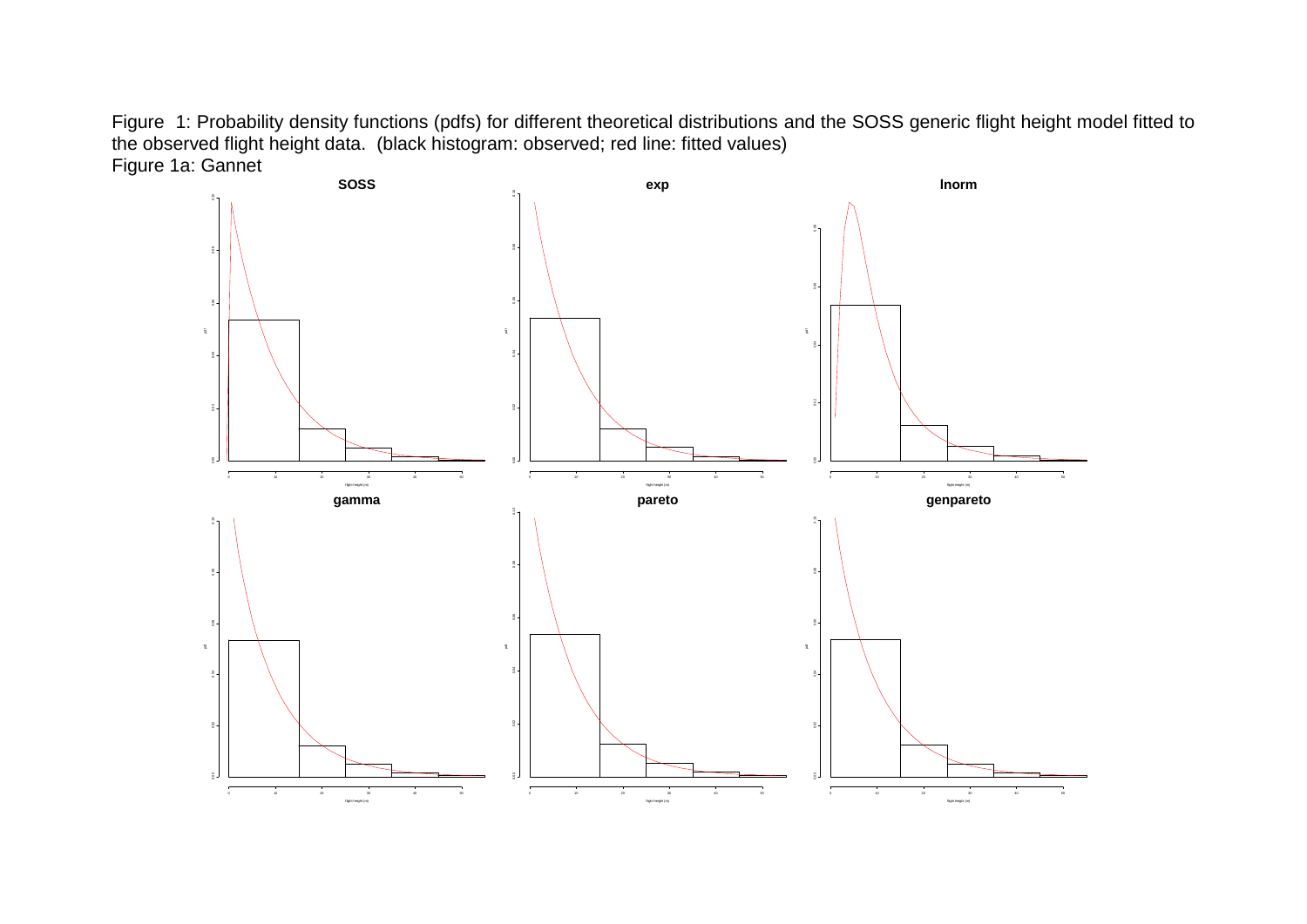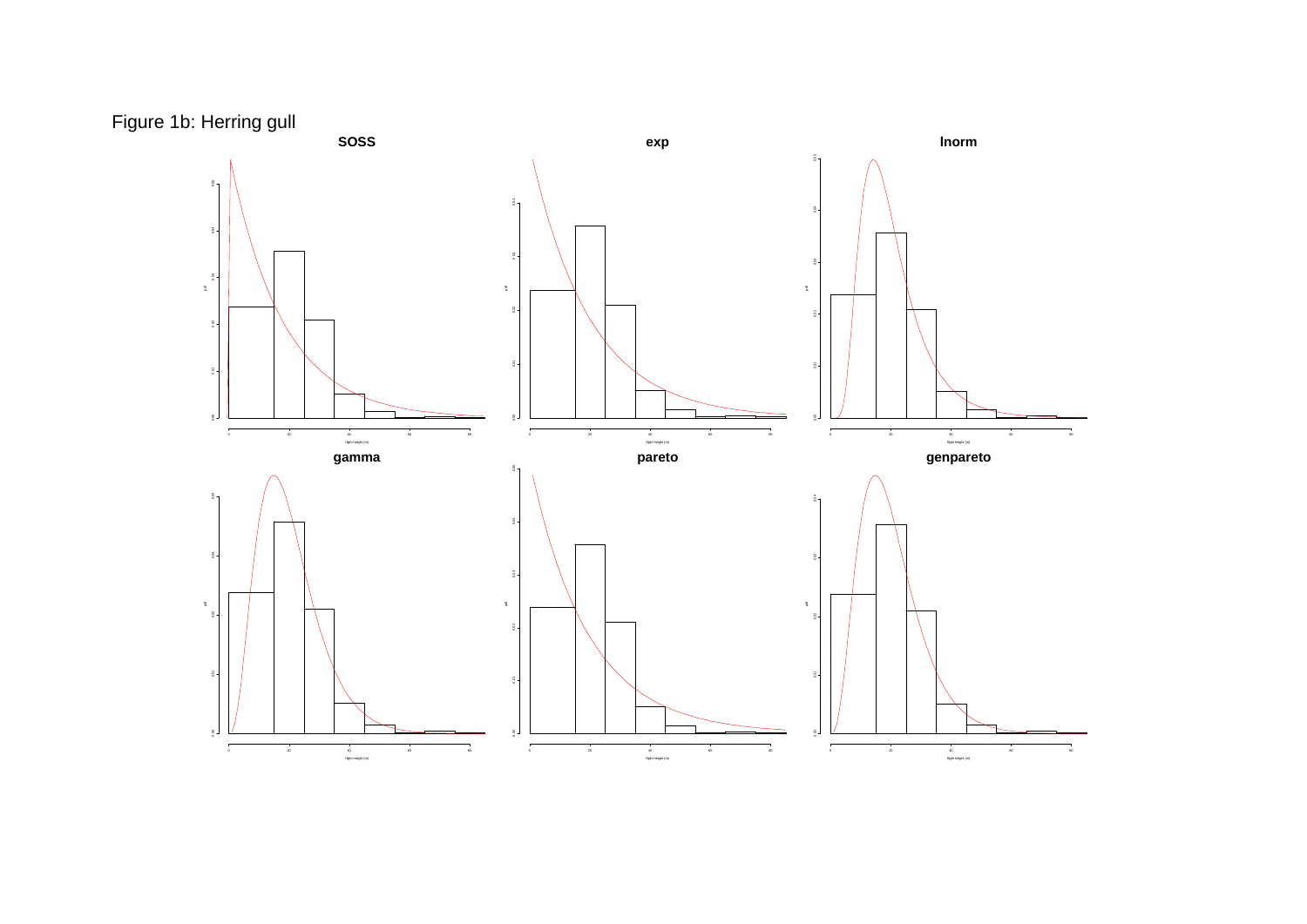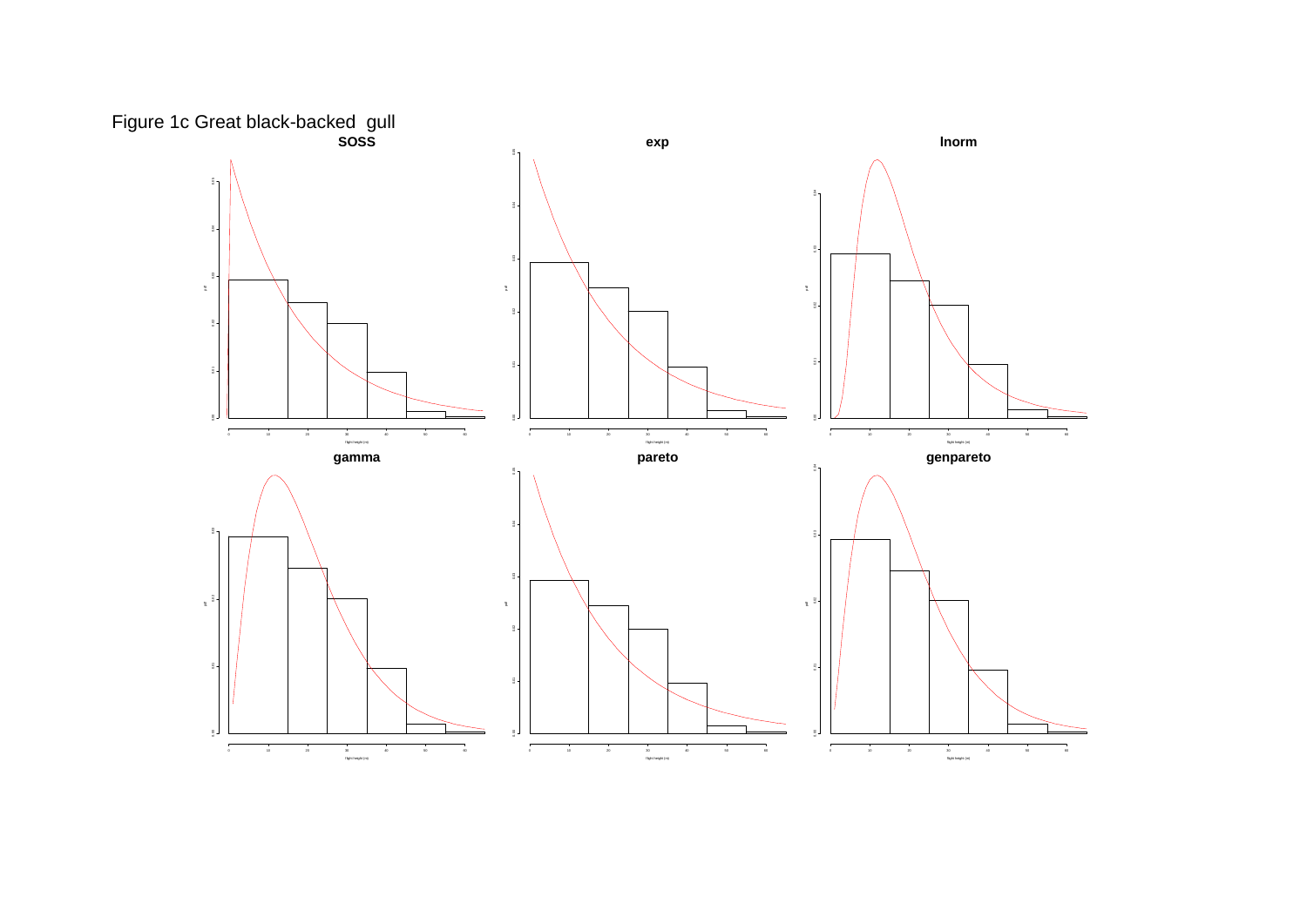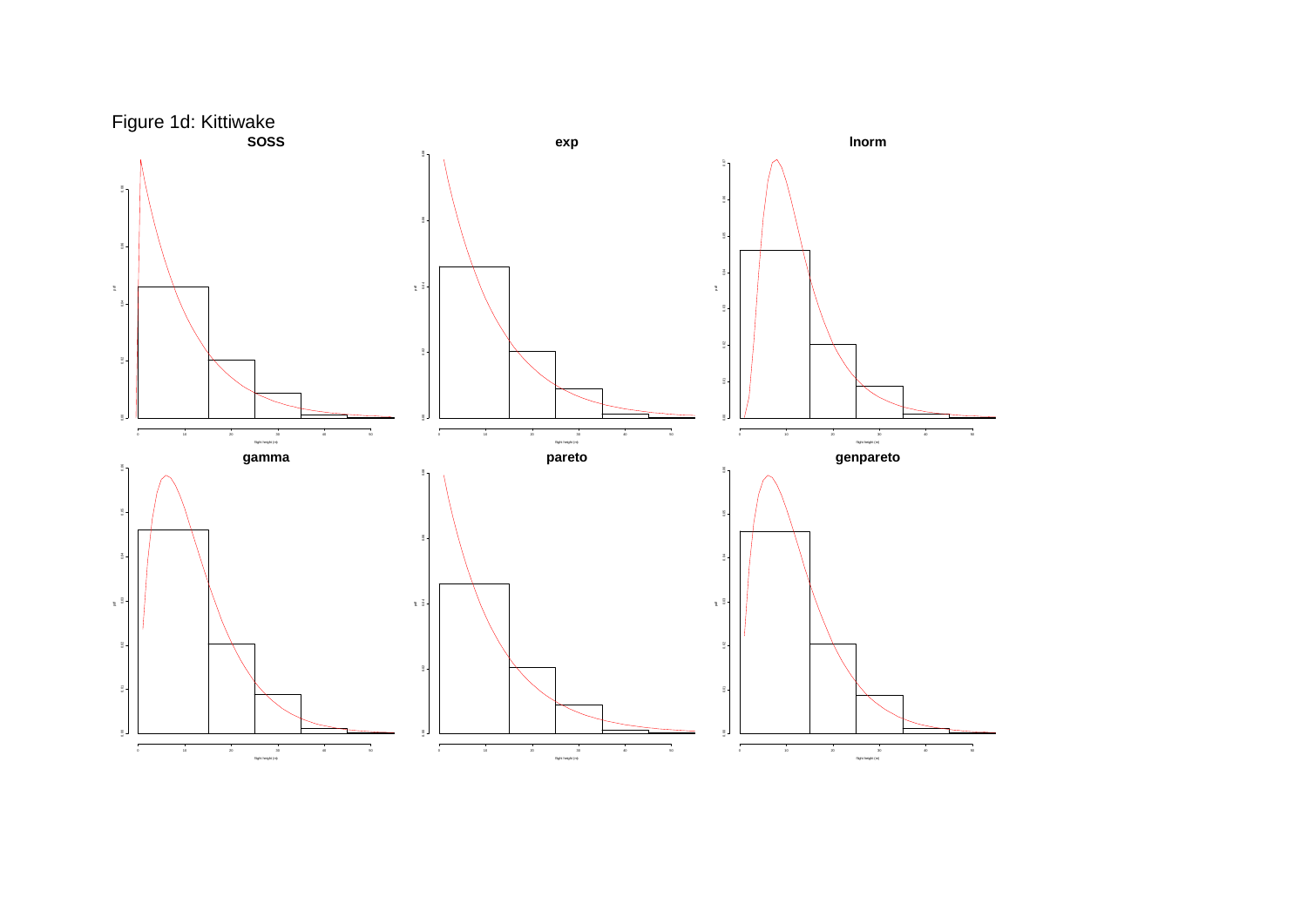Figure 2: Cumulative distribution functions (cdfs) for different theoretical distributions and the SOSS generic flight height model fitted to the observed flight height data for gannets. (black lines: fitted values; red circles: observed). Figure 2a: Gannet

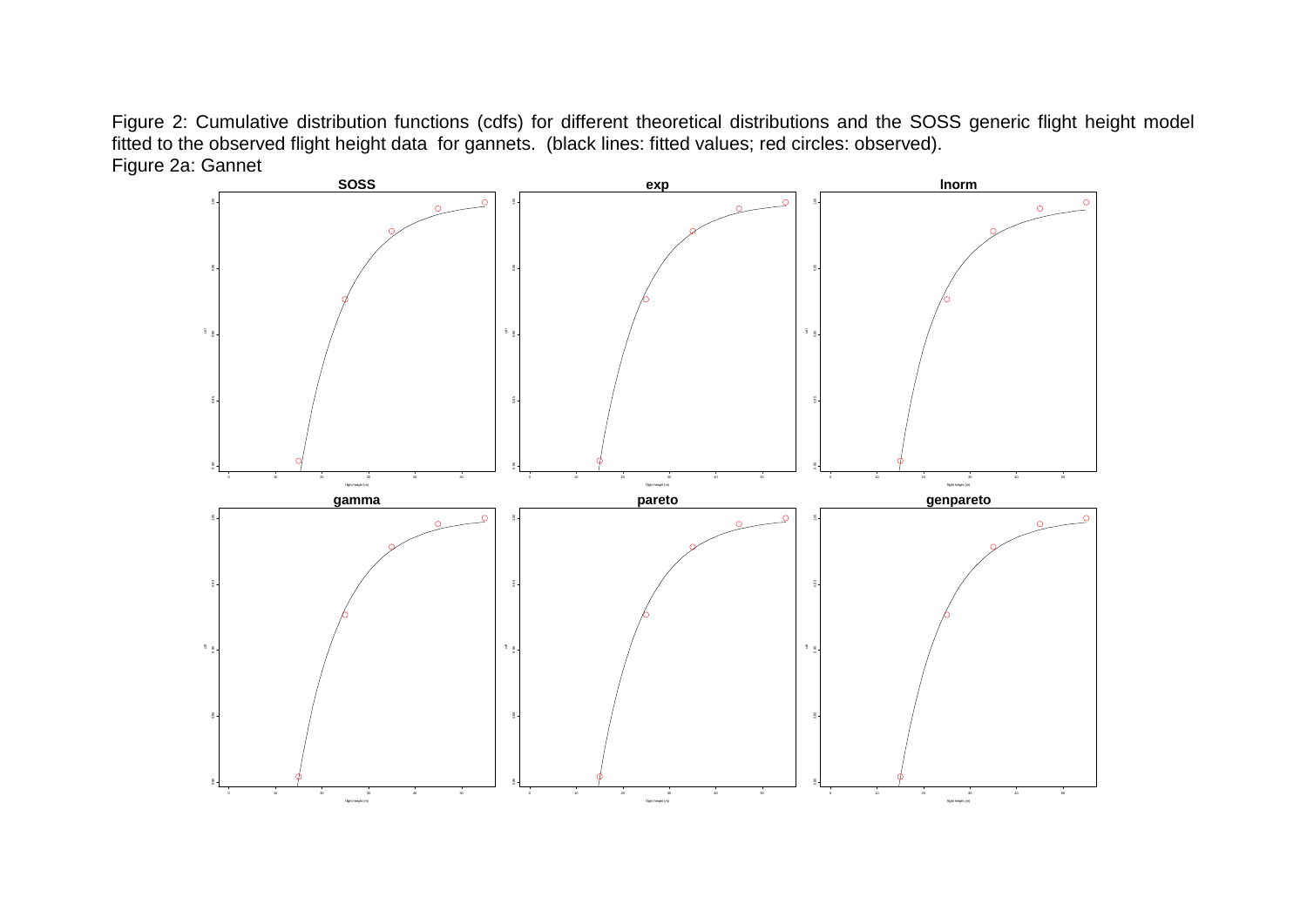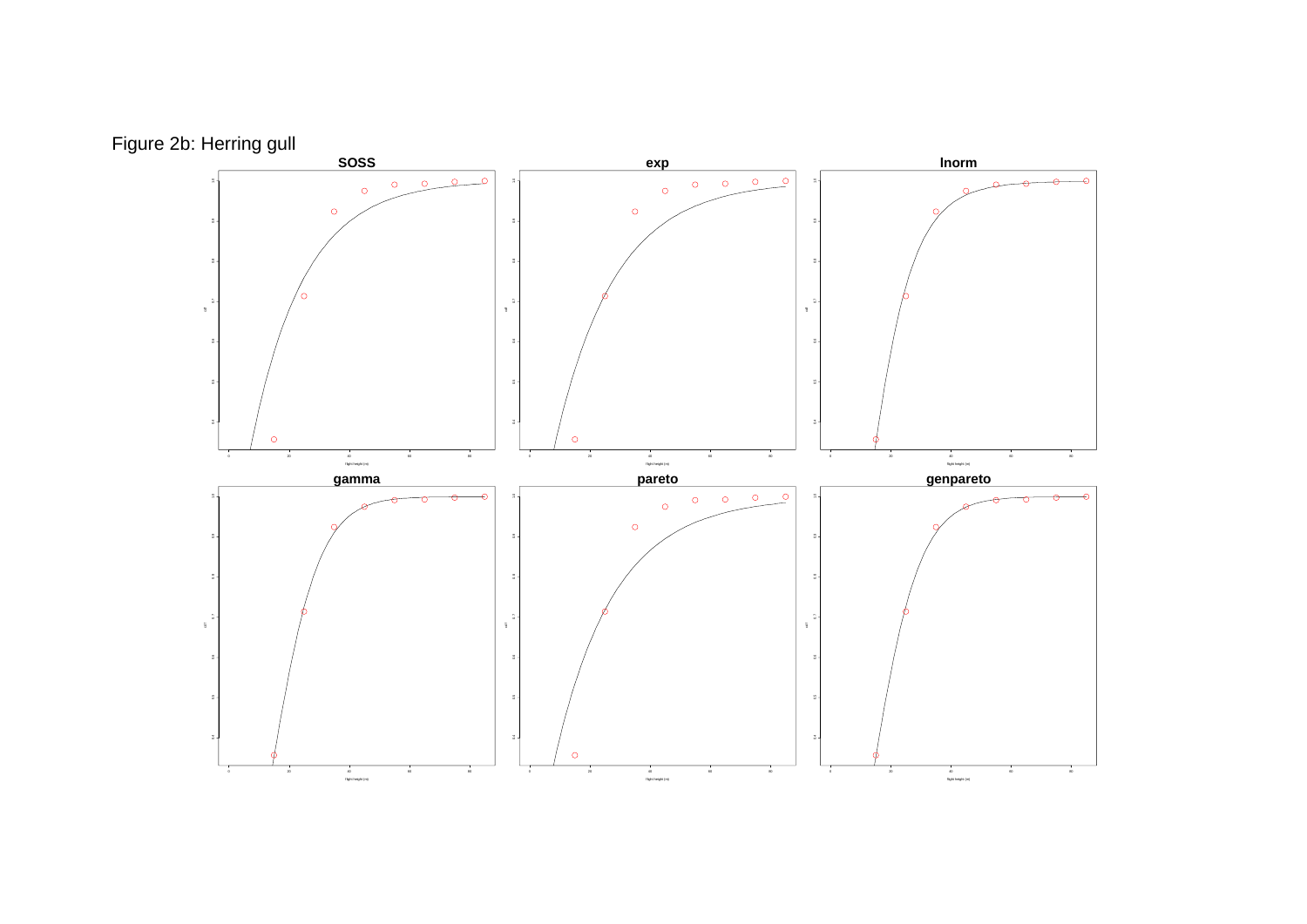